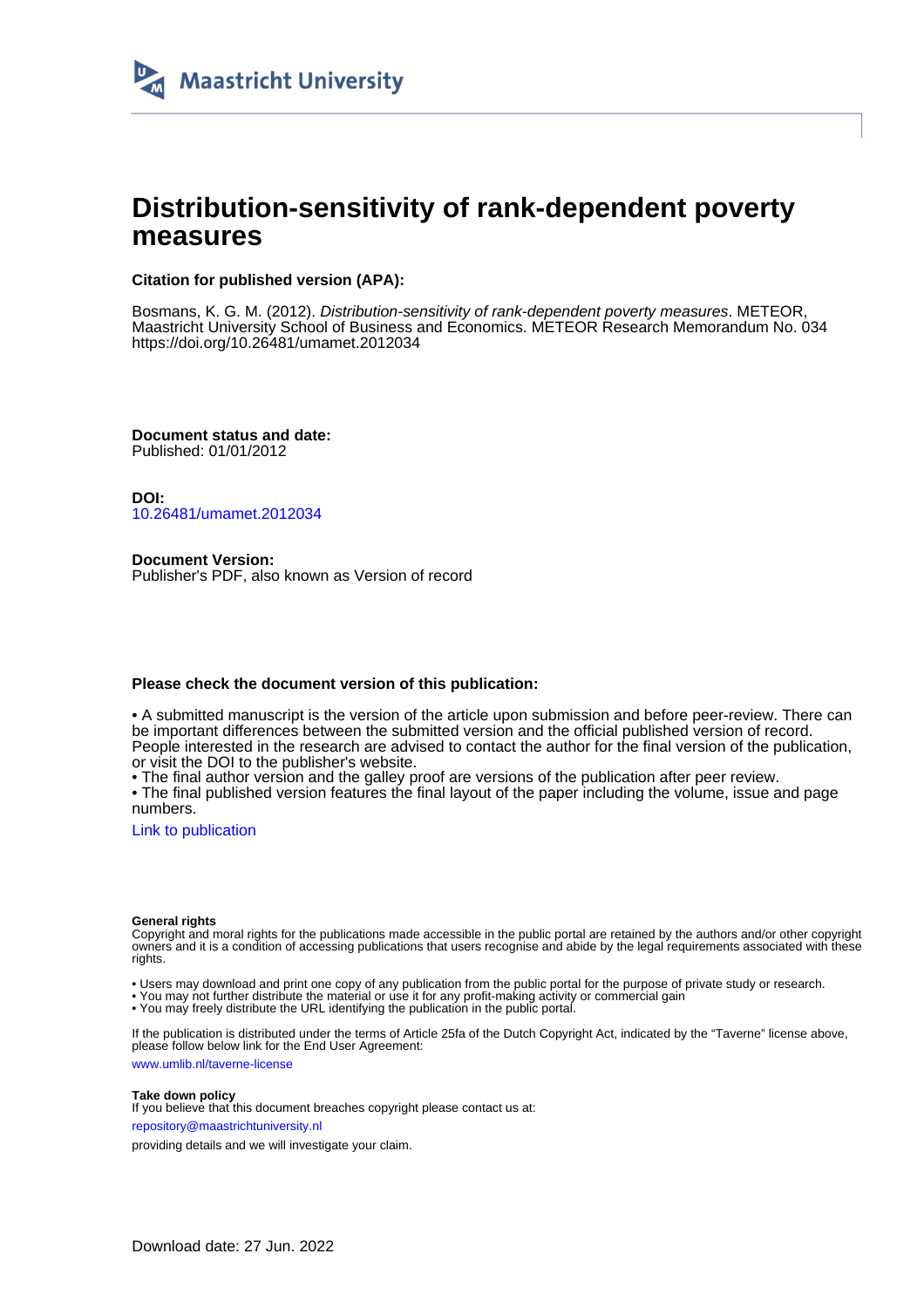

Kristof Bosmans

### **Distribution-sensitivity of rankdependent poverty measures**

RM/12/034

# **METEOR**

Maastricht University School of Business and Economics Maastricht Research School of Economics of Technology and Organization

P.O. Box 616 NL - 6200 MD Maastricht The Netherlands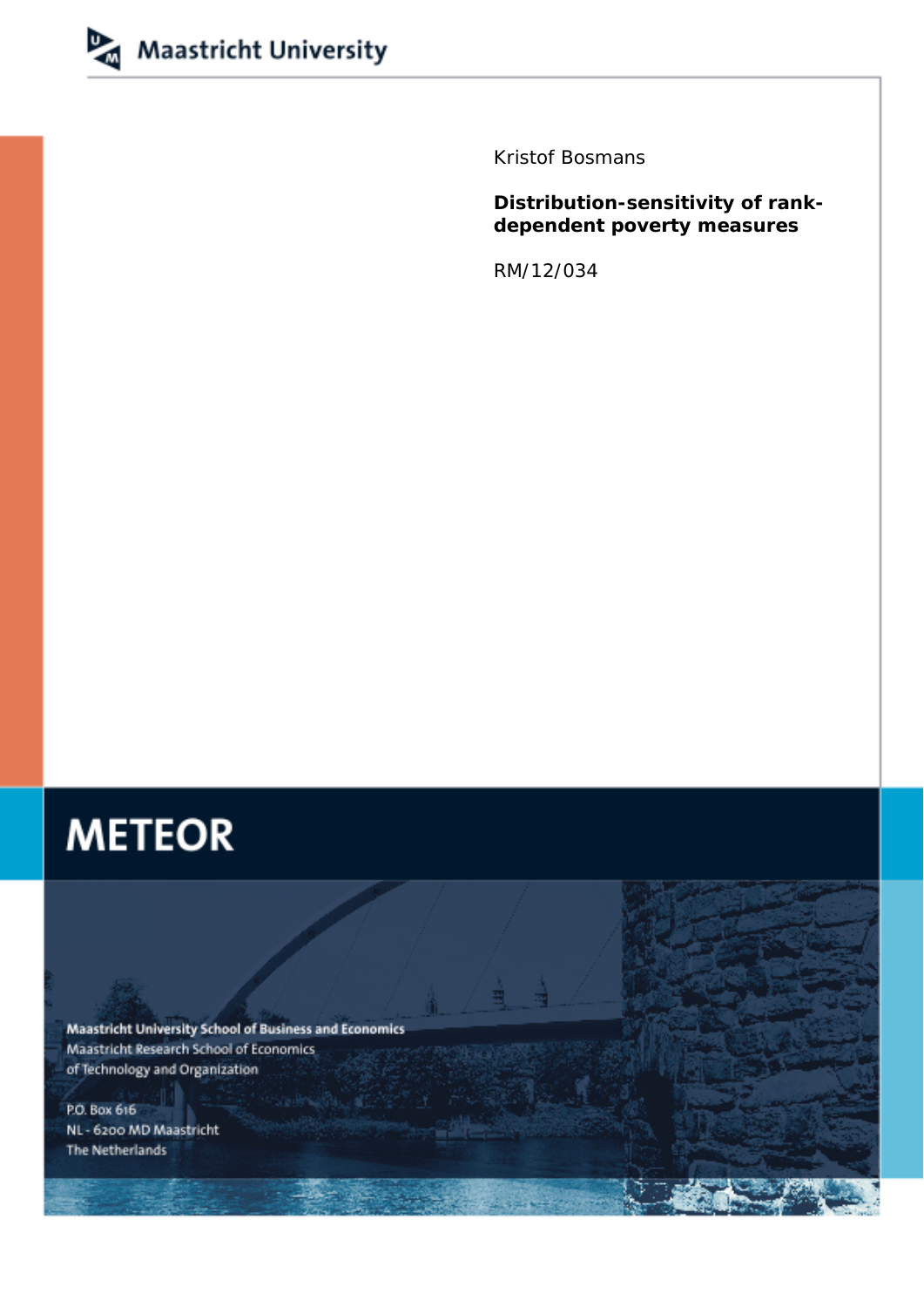# Distribution-sensitivity of rank-dependent poverty measures<sup>\*</sup>

Kristof Bosmans

Department of Economics, Maastricht University, Tongersestraat 53, 6211 LM Maastricht, The Netherlands

April 4, 2012

#### Abstract

We propose a criterion to rank poverty measures on the basis of distribution-sensitivity. The criterion compares reactions to 'lossy' transfers among the poor and is sufficiently general to be applicable to any pair of poverty measures. We focus specifically on the class of rank-dependent poverty measures and provide distribution-sensitivity rankings of the poverty gap ratio, the first and second Sen measures, the Thon measure, the Shorrocks measure, and the Thon, Kakwani and S-Gini classes of measures. Moreover, we discuss the relationship between the proposed criterion and two alternative distribution-sensitivity criteria that directly apply the Arrow-Pratt theory of risk aversion. Finally, we provide an empirically tractable necessary and sufficient condition for unanimous poverty rankings by all continuous and replication invariant rank-dependent poverty measures exhibiting a predetermined minimum degree of distribution-sensitivity.

Keywords. Poverty · Distribution-sensitivity · Rank-dependent poverty measures · Inequality aversion · Risk aversion

#### JEL classification. D63

<sup>∗</sup> I thank Koen Decancq, Lucio Esposito, Peter Lambert, Erwin Ooghe and Ernesto Savaglio for useful comments. All remaining shortcomings are my own. E-mail: [k.bosmans@maastrichtuniversity.nl](mailto:k.bosmans@maastrichtuniversity.nl)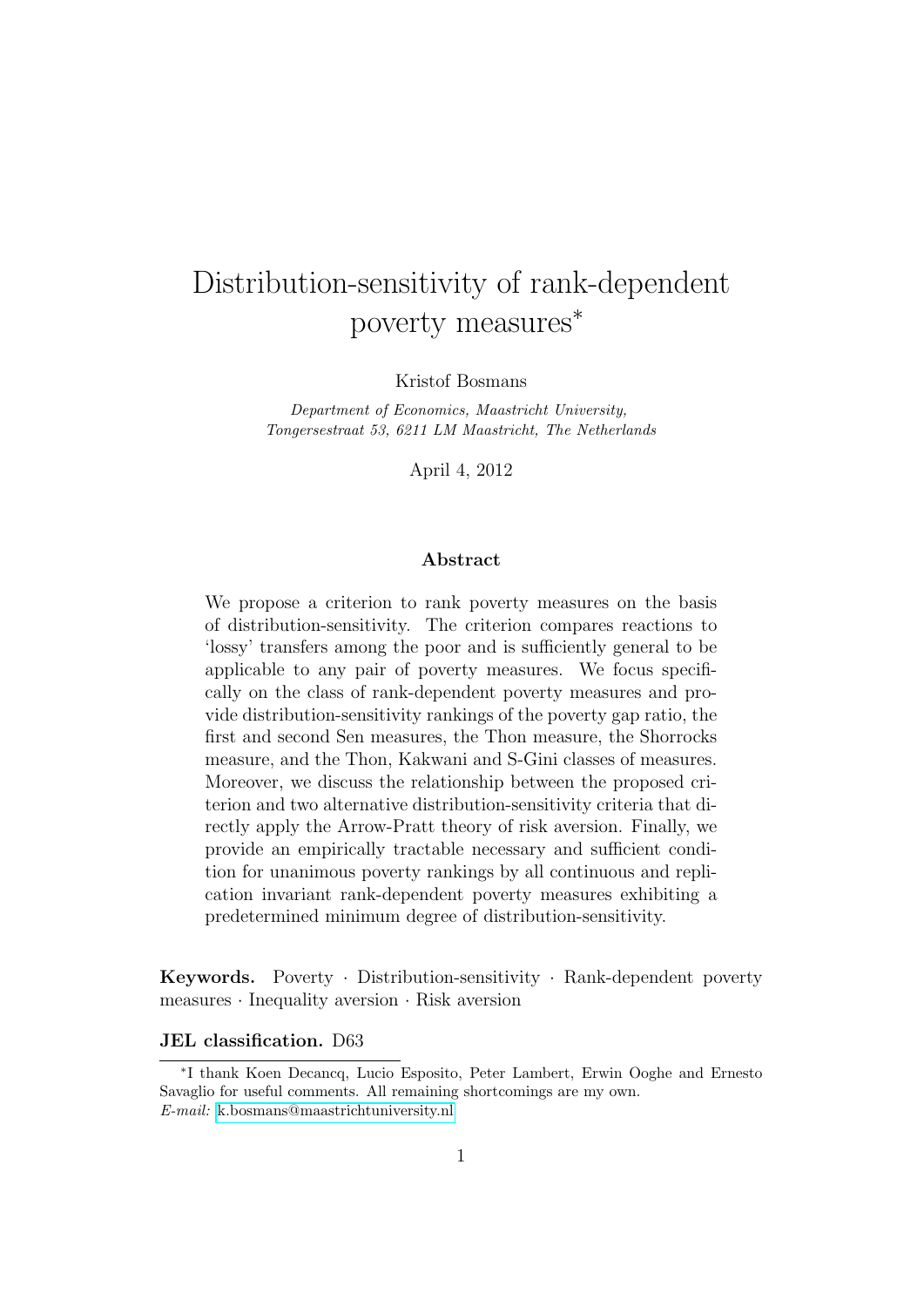#### 1 Introduction

In two early contributions, Watts (1968) and Sen (1976) each stressed that poverty measures should be sensitive to the distribution of income among the poor. They argued that a given income increment matters more to a worse off poor individual than to a better off poor individual, and introduced some of the first modern poverty measures with the specific aim of incorporating this distributional aspect. The literature on poverty measurement that has developed since the pioneering contributions of Watts and Sen continues to recognize distribution-sensitivity as a major concern.<sup>[1](#page-3-0)</sup>

It is now common to assert that a proper poverty measure should satisfy at least a minimal degree of distribution-sensitivity, a requirement that usually comes in the form of a transfer property. But poverty measures typically go beyond this minimal degree of distribution-sensitivity and, moreover, differ considerably in the extent to which they go beyond. That is, some poverty measures generally tolerate greater sacrifices of mean income in return for a given distributional improvement than others. Although the literature has since the beginning regarded the degree of distribution-sensitivity as an important distinguishing factor between poverty measures, a formal definition of distribution-sensitivity comparisons has long been lacking.[2](#page-3-1)

Zheng (2000a) was the first to provide a solid theoretical foundation for comparisons of poverty measures on the basis of distribution-sensitivity. However, Zheng's distribution-sensitivity criterion, which is based on the Arrow-Pratt theory of risk aversion, applies only to the class of subgroupconsistent poverty measures. This can be considered as a severe limitation: Zheng's criterion does not allow distribution-sensitivity comparisons within the other major class of rank-dependent poverty measures, which includes important measures proposed by Sen (1976), Thon (1979, 1983), Kakwani (1980), Shorrocks (1995) and others. Zheng (2000a, p. 135) acknowledges this limitation and calls for an extension that would allow such comparisons.

The first objective of this paper is to formulate and discuss a new criterion of distribution-sensitivity that can compare also rank-dependent poverty measures. In line with Okun's (1975) 'leaky-bucket experiment', the proposed criterion compares reactions of poverty measures to 'lossy' transfers among the poor. Consider a transfer in which the better off individual foregoes an income amount  $a + \ell$  while the worse off receives only an amount a.

<span id="page-3-0"></span><sup>&</sup>lt;sup>1</sup>See Chakravarty (2009, Chapter 2), Lambert (2001, Chapter 6), Seidl (1988) and Zheng (1997) for surveys of this literature.

<span id="page-3-1"></span><sup>2</sup>The literature often uses the term 'poverty aversion' as a synonym for distributionsensitivity. However, this is somewhat of a misnomer because it is not the 'dislike toward poverty' that is the issue. See also Zheng (2000a, pp. 120-121).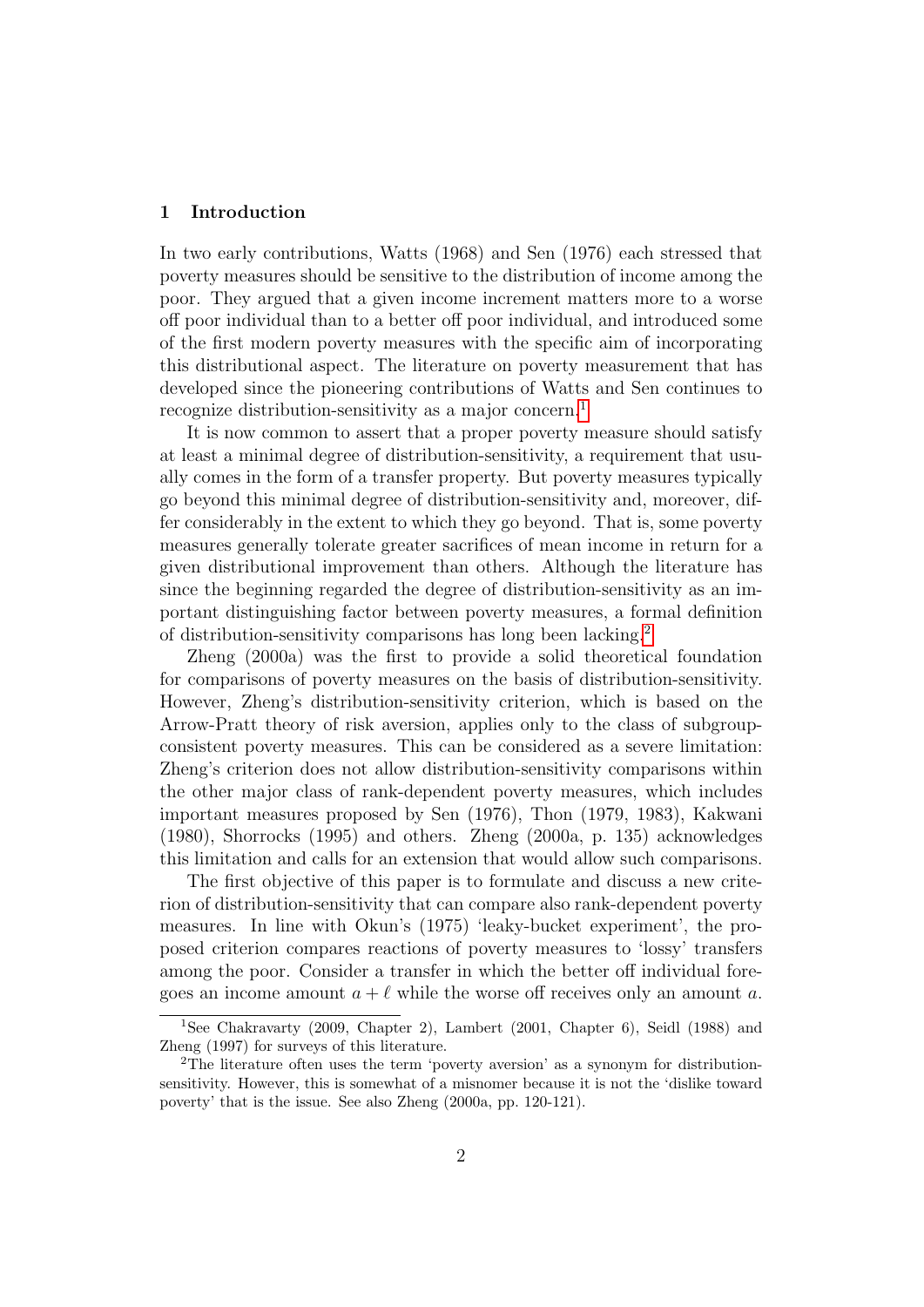The larger the loss  $\ell$  tolerated by a poverty measure—that is, the larger the loss  $\ell$  can be without increasing poverty—the more distribution-sensitive the measure is considered to be. We demonstrate that the criterion translates into an easy-to-check condition on the weights of rank-dependent poverty measures and we use this result to compare the particular measures that have been proposed in the literature. It turns out that several of the established rank-dependent poverty measures can be conclusively ranked by the distribution-sensitivity criterion. For example, the Sen measure in general allows larger losses in transferring from better off to worse off than the Thon measure.

To gain further insight into the proposed distribution-sensitivity criterion, we compare it with two a priori plausible alternative criteria: a criterion based on lossy equalizations (creating complete equality among the poor at the cost of mean income) and Zheng's criterion. First, we show that the three criteria coincide on the class of subgroup-consistent poverty measures. Hence, the lossy transfer criterion and the lossy equalization criterion can be interpreted as two alternative generalizations of Zheng's criterion. Second, we demonstrate that the lossy equalization criterion is stronger than the lossy transfer criterion for the class of rank-dependent poverty measures. That is, the lossy equalization criterion ranks each pair of rank-dependent poverty measures that is ranked by the lossy transfer criterion, but in addition ranks pairs that are not ranked by the latter. We will argue, however, that at a conceptual level the lossy transfer criterion better captures the idea of distribution-sensitivity than the lossy equalization criterion.

The second objective of the paper is to explore unanimous rankings of income distributions by a class of poverty measures exhibiting a predetermined minimum degree of distribution-sensitivity. This application of the idea of distribution-sensitivity was suggested by Zheng (2000a), who was in turn inspired by Meyer's (1977) work on minimum risk averse unanimity rankings in the theory of choice under risk. Zheng examines the idea for the class of subgroup-consistent poverty measures. We present the complimentary analysis for the class of continuous and replication invariant rank-dependent poverty measures. An empirically tractable necessary and sufficient condition for two income distributions to be ranked by the minimum distributionsensitivity unanimity poverty ranking is provided. This unanimity ranking is moreover argued to be a useful extension of the standard concept of censored generalized Lorenz dominance.

The next section introduces notation and presents a brief overview of the rank-dependent poverty measures that have been proposed in the literature. Section 3 defines the main distribution-sensitivity criterion based on lossy transfers and applies it to obtain rankings of the established rank-dependent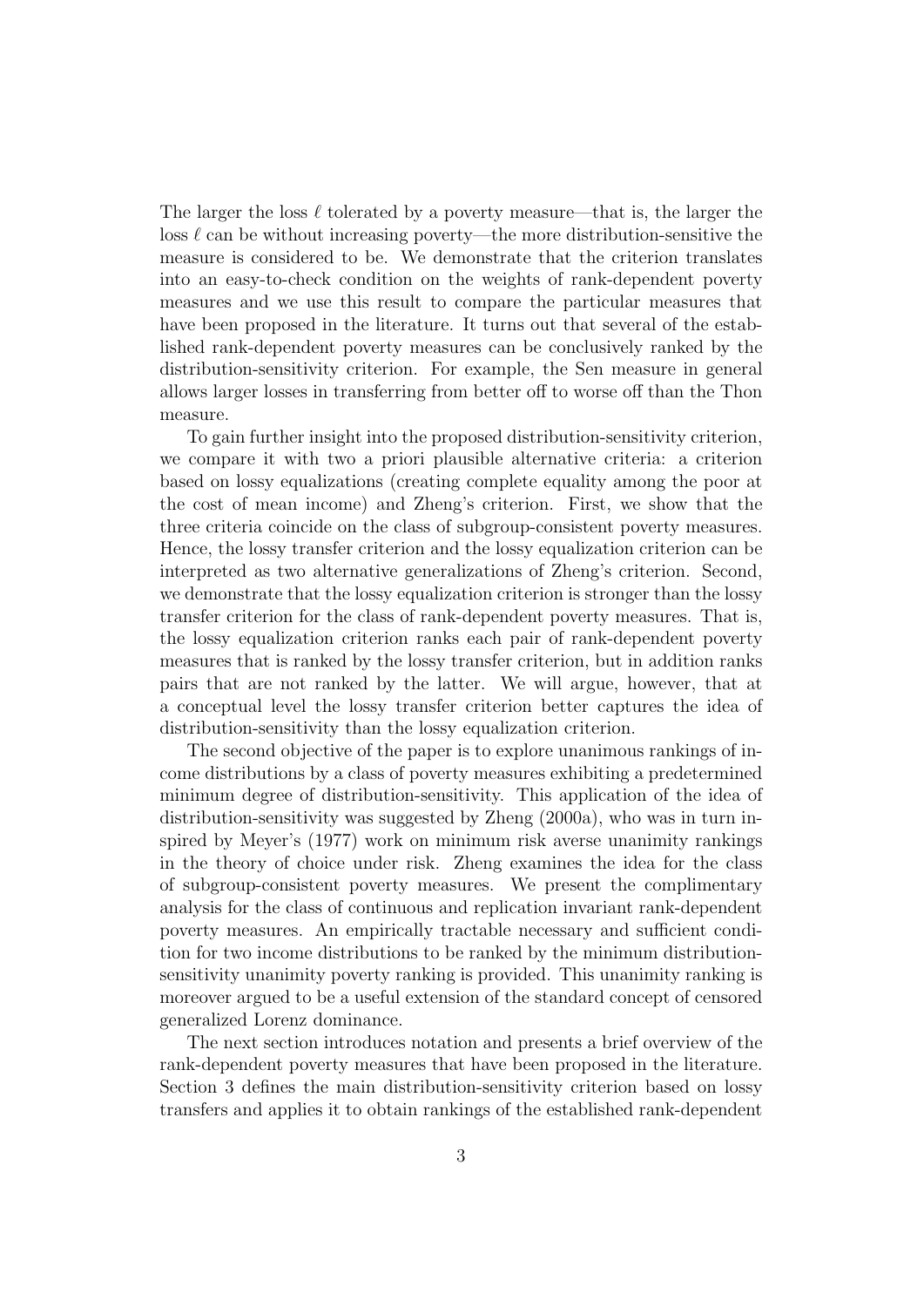poverty measures. In Section 4, we consider the lossy equalization criterion and Zheng's criterion and discuss the relationships with the lossy transfer criterion. Finally, Section 5 discusses unanimity poverty rankings by measures exhibiting a predetermined minimum degree of distribution-sensitivity. All proofs are relegated to an appendix.

#### 2 Rank-dependent poverty measures

The income of individual i is a positive real number  $x_i$  and the income distribution for a population of *n* individuals is a vector  $x = (x_1, x_2, \ldots, x_n)$ in  $\mathbb{R}_{++}^n$ . The set of income distributions for one or more individuals is  $X = \bigcup_{n\in\mathbb{N}} \mathbb{R}^n_{++}$ . For each income distribution x in X, the incomes are ordered such that  $x_1 \le x_2 \le \cdots \le x_n$ . The poverty line is an income level z in  $\mathbb{R}_{++}^n$ . An individual i is poor if  $x_i < z$  and non-poor if  $x_i \geq z$ . For an income distribution x in X, we write  $n_x$  for the number of individuals and  $q_x$  for the number of poor individuals. We drop the subscripts in  $n_x$  and  $q_x$  whenever this does not lead to confusion. For an income distribution  $x$  in  $X$ , we write  $\hat{x}$  for the censored income distribution  $(x_1, x_2, \ldots, x_q, z, z, \ldots, z)$ . A poverty measure is a function  $P: X \to \mathbb{R}$ . The value  $P(x)$  is to be interpreted as the poverty level associated with income distribution  $x$  in  $X$ .

A poverty measure  $P$  is a rank-dependent poverty measure if, for each income distribution  $x$  in  $X$ ,

<span id="page-5-1"></span>
$$
P(x) = \sum_{i=1}^{q} w_i(q, n) \frac{z - x_i}{z}, \tag{1}
$$

where  $w_1(q, n) \ge w_2(q, n) \ge \cdots \ge w_q(q, n) > 0$ .<sup>[3](#page-5-0)</sup> All rank-dependent poverty measures satisfy the focus property (increasing the income of a non-poor individual does not affect poverty), monotonicity (decreasing the income of a poor individual increases poverty) and the transfer property (a transfer from a worse off poor individual to a better off poor individual, such that the latter does not cross the poverty line, does not decrease poverty). Note that the latter property already imposes a minimal degree of distribution-sensitivity.

Table 1 presents rank-dependent poverty measures that have been proposed in the literature (first two columns). The poverty gap ratio equates the weights of all income positions and hence disregards distribution. The two Sen (1976) measures were introduced with the explicit goal of bringing in distributional concerns. These two measures, as all subsequent measures

<span id="page-5-0"></span><sup>&</sup>lt;sup>3</sup>The form in equation [\(1\)](#page-5-1) is relative. Multiplication by z gives the absolute form. The results in this paper are not affected by the choice between these two forms.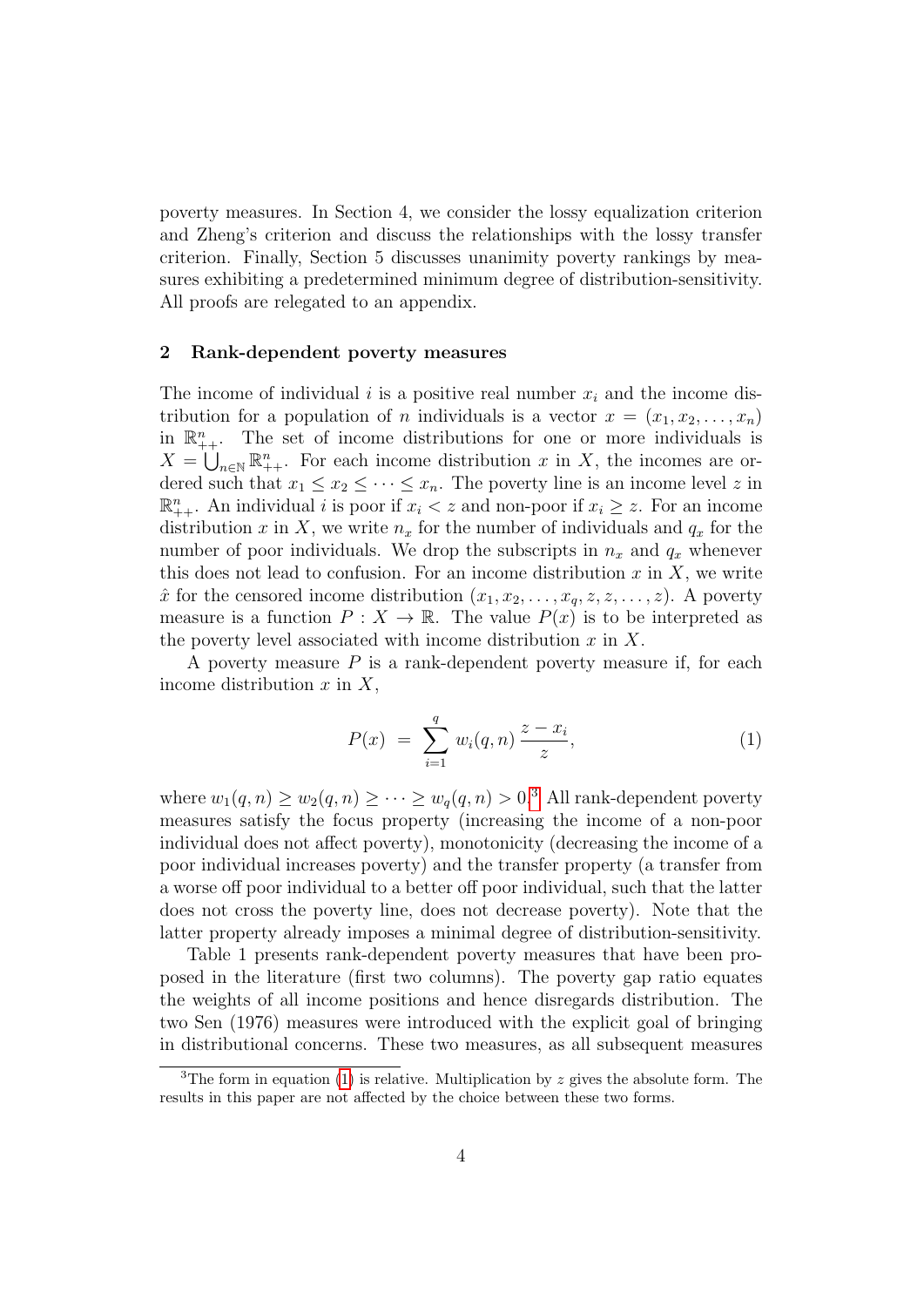| Measure           | $w_i(q,n)$                                                                                   | $w_i(q,n)$<br>$\overline{w_i(q,n)}$                                       |  |  |
|-------------------|----------------------------------------------------------------------------------------------|---------------------------------------------------------------------------|--|--|
| Poverty gap ratio | $\frac{1}{n}$                                                                                | 1                                                                         |  |  |
| Sen               | $\frac{2(q+1-i)}{(q+1)n}$                                                                    | $\frac{q+1-i}{q+1-i}$                                                     |  |  |
| Second Sen        | $2(q+0.5-i)$<br>a n                                                                          | $\frac{q+0.5-i}{q+0.5-i}$                                                 |  |  |
| Thon              | $\frac{2(n+1-i)}{(n+1)n}$                                                                    | $\frac{n+1-i}{n+1-i}$                                                     |  |  |
| Shorrocks         | $\frac{2(n+0.5-i)}{n^2}$                                                                     | $\frac{n+0.5-i}{n+0.5-i}$                                                 |  |  |
| Kakwani class     | $\frac{q(q+1-i)^{\kappa}}{n \sum_{i=1}^q i^{\kappa}}, \ \kappa \geq 0$                       | $\left(\frac{q+1-i}{q+1-j}\right)^{\kappa}$                               |  |  |
| Thon class        | $\frac{\tau n+2-2i}{(\tau-1)n^2}, \ \tau \geq 2$                                             | $\frac{\tau n+2-2i}{\tau n+2-2i}$                                         |  |  |
| S-Gini class      | $\left(\frac{n+1-i}{n}\right)^{\sigma} - \left(\frac{n-i}{n}\right)^{\sigma}, \sigma \geq 1$ | $\frac{(n+1-i)^{\sigma}-(n-i)^{\sigma}}{(n+1-i)^{\sigma}-(n-i)^{\sigma}}$ |  |  |

Table 1. Rank-dependent poverty measures

in the table, feature weights that strictly decrease with the income position. The Thon (1979) and Shorrocks (1995) measures satisfy a strong transfer property, which condemns regressive transfers even if the receiver crosses the poverty line, a property violated by the two Sen measures. The Kakwani (1980) class of poverty measures is based on the idea that transfers should have a greater impact on poverty if they take place further down in the income distribution. The Thon (1983) class, in contrast, reflects the idea that transfers should have the same impact irrespective of their location. For the Kakwani class, the poverty gap ratio is obtained for  $\kappa = 0$  and the Sen measure for  $\kappa = 1$ . The class of S-Gini poverty measures results from the combination of the S-Gini social welfare measure (Donaldson and Weymark, 1980) and Chakravarty's (1983, p. 79) welfare-based poverty measure. The poverty gap ratio is obtained for  $\sigma = 1$  and the Shorrocks measure for  $\sigma = 2$  (Chakravarty, 1997). A class that further generalizes the S-Gini class is considered in Section 5.

#### 3 A distribution-sensitivity criterion

To compare poverty measures on the basis of distribution-sensitivity, we compare their reactions to lossy transfers among the poor. Such a transfer increases the income of a worse off poor individual by a given amount, but decreases the income of a better off poor individual by a greater amount.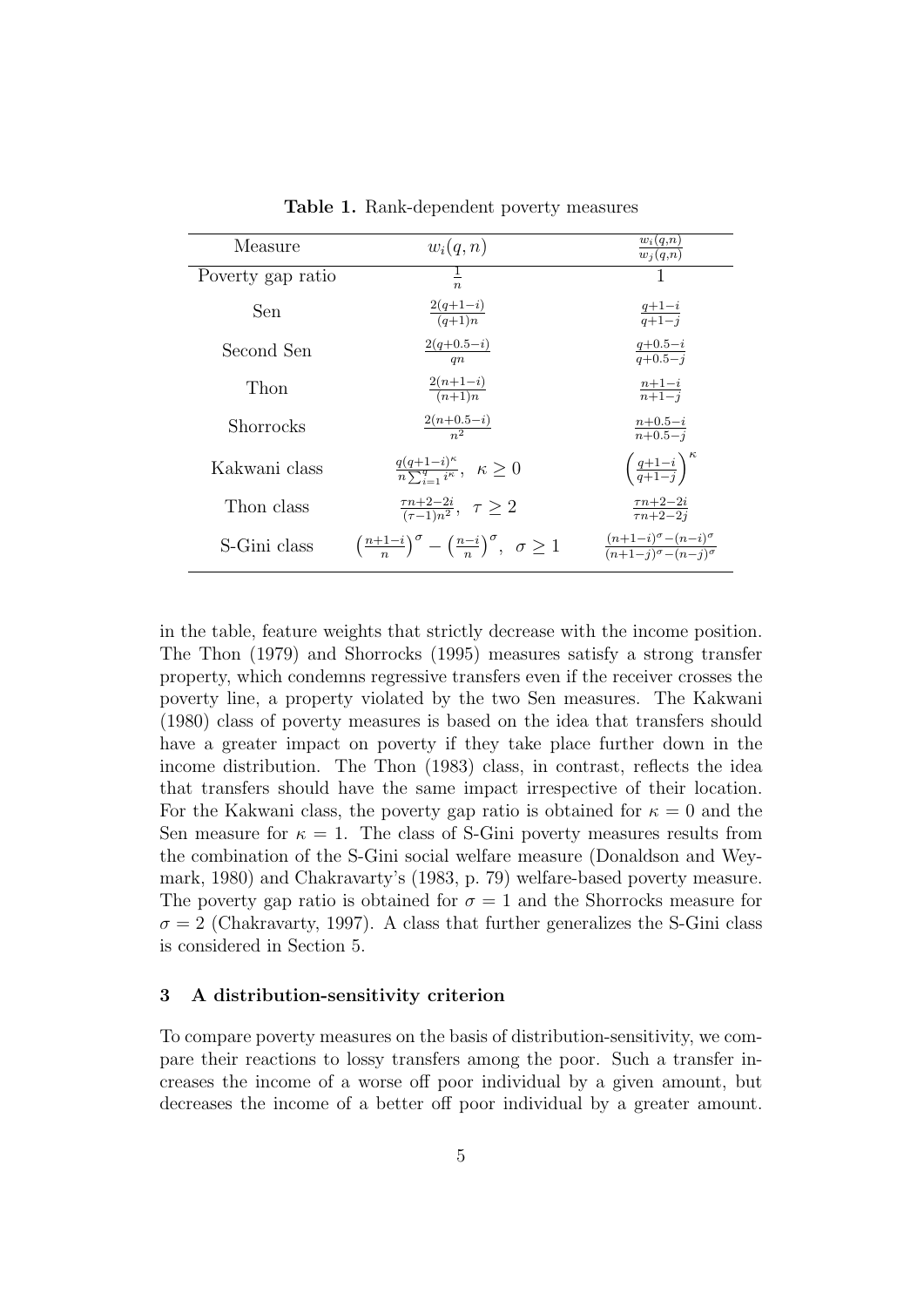Okun (1975, pp. 91-95) famously suggested the consideration of lossy transfers in order to gauge attitudes toward the tradeoff between the size and distribution of income.<sup>[4](#page-7-0)</sup> Let x and y be two income distributions in X. Then  $x$  is said to be obtained from  $y$  by a *lossy transfer among the poor* if  $n_x = n_y = n$ ,  $q_x = q_y = q$  and

$$
x = (y_1, y_2, \ldots, y_i + a, \ldots, y_j - b, \ldots, y_q, y_{q+1}, y_{q+2}, \ldots, y_n),
$$

where  $0 < a < b$  and  $y_i < y_i + a \le y_j - b < y_j$ . A poverty measure P is at least as distribution-sensitive as a poverty measure  $R$  if  $P$  registers a poverty reduction for each lossy transfer among the poor for which R does. In other words, given a transfer that benefits a worse off poor individual at the cost of a better off poor individual,  $P$  tolerates at least as great a loss as  $R$  does.

**Definition 1.** Let P and R be two poverty measures. Then P is at least as distribution-sensitive as R if  $R(x) < R(y)$  implies  $P(x) < P(y)$  for all x and  $y$  in X such that x is obtained from y by a lossy transfer among the poor.

We say that  $P$  is more distribution-sensitive than  $R$  if  $P$  is at least as distribution-sensitive as  $R$  and  $R$  is not at least as distribution-sensitive as P. We say that P is equally distribution-sensitive as R if P is at least as distribution-sensitive as  $R$  and  $R$  is at least as distribution-sensitive as  $P$ .

The criterion in Definition 1 is sufficiently general to be applied to any pair of poverty measures. We focus specifically on the rank-dependent poverty measures. The following proposition rephrases distribution-sensitivity judgments in terms of conditions on the weights of rank-dependent poverty measures.

**Proposition 1.** Let  $P_w$  and  $P_v$  be two rank-dependent poverty measures. Then the following two conditions are equivalent:

- (i)  $P_w$  is at least as distribution-sensitive as  $P_v$ ,
- (ii) for all i, j, q and n such that  $1 \leq i \leq j \leq q \leq n$ .

$$
\frac{w_i(q,n)}{w_j(q,n)} \geq \frac{v_i(q,n)}{v_j(q,n)}.
$$

Note that (ii) is equivalent to the condition that, for all  $q$  and  $n$  such that  $q \leq n$ , the weight vector  $(w_1(q, n), w_2(q, n), \ldots, w_q(q, n))$  dominates the weight vector  $(v_1(q, n), v_2(q, n), \ldots, v_q(q, n))$  in relative differentials (Moyes, 1994, p. 276, Marshall, Olkin and Arnold, 2011, p. 186).

<span id="page-7-0"></span><sup>&</sup>lt;sup>4</sup>See also Atkinson (1973, pp. 66-67).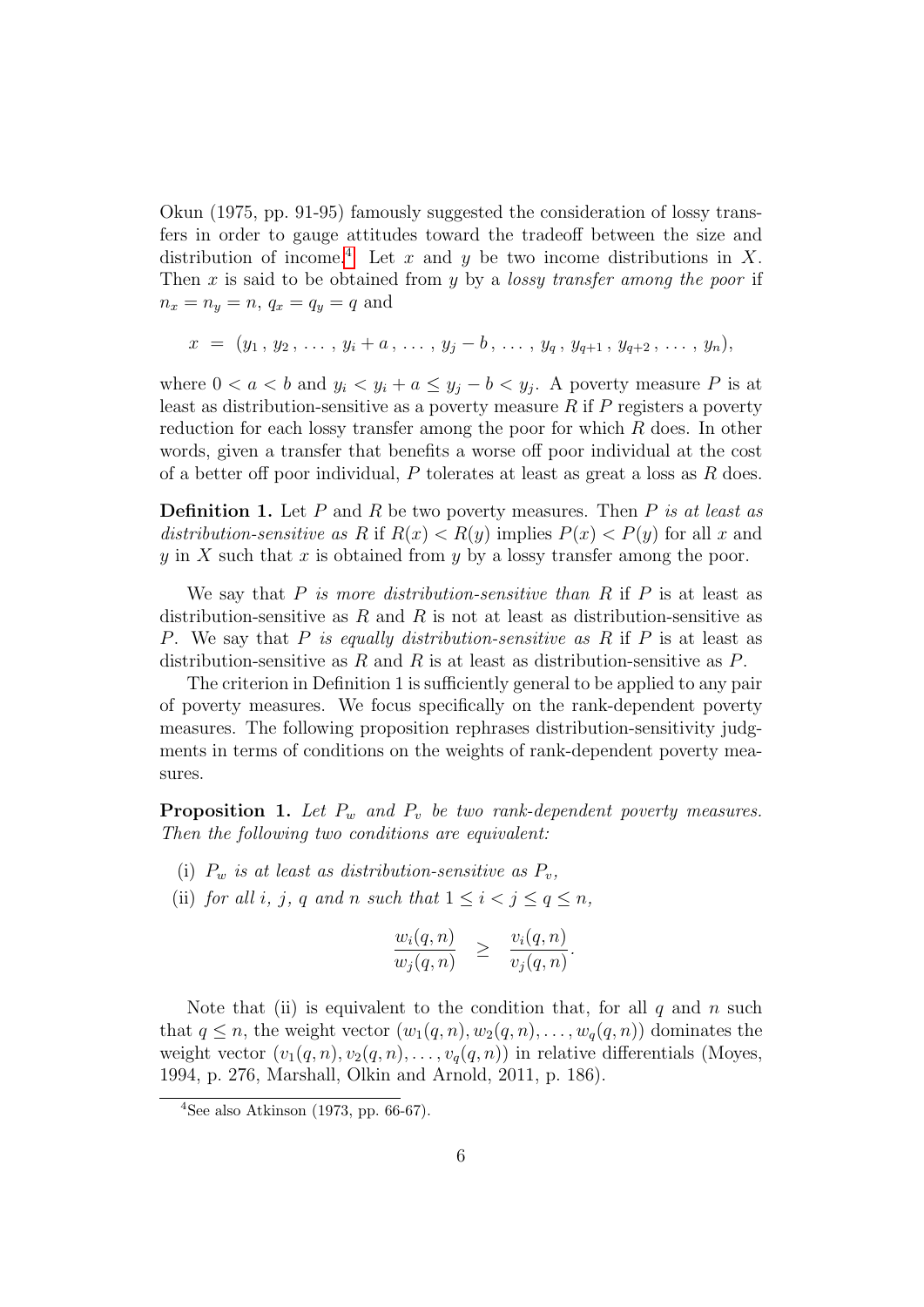We now compare the rank-dependent poverty measures defined in the previous section on the basis of distribution-sensitivity. Condition (ii) can easily be checked for the weight ratios presented in the final column of Table 1. Using  $\succ$  to denote the relation 'is more distribution-sensitive than', the ranking of the first five measures reads as follows:

Second Sen  $\succ$  Sen  $\succ$  Thon  $\succ$  Poverty gap ratio.<sup>[5](#page-8-0)</sup>

and

Second Sen 
$$
\succ
$$
 Shortocks  $\succ$  Thom.

The Sen and Shorrocks measures cannot in general be ranked on the basis of distribution-sensitivity. However, the Sen measure is more distributionsensitive than the Shorrocks measure on the restricted domain of income distributions with  $q \leq n$ , while the reverse ranking holds on the restricted domain of income distributions with  $n = q$ . The former domain restriction is obviously more empirically relevant than the latter. Next, the Thon measure is equally distribution-sensitive as the member of the Thon class for which  $\tau = 2$ . Finally, distribution-sensitivity increases with  $\kappa$  for the Kakwani class, decreases with  $\tau$  for the Thon class and increases with  $\sigma$  for the S-Gini class.

#### 4 Two alternative distribution-sensitivity criteria

To put the distribution-sensitivity criterion proposed in the previous section into perspective, we contrast it with two plausible alternative criteria. These two criteria have in common that they are direct applications of the Arrow-Pratt theory of risk aversion, an established source of inspiration for the analysis of inequality aversion (Lambert, 2001, Chapter 4).

The first alternative criterion compares poverty measures by their reactions to lossy equalizations among the poor. Such an operation equalizes the incomes of all poor individuals, but diminishes the total income of the poor. Let x and y be two income distributions in X. Then x is obtained from y by a lossy equalization among the poor if  $n_x = n_y = n$ ,  $q_x = q_y = q$  and

$$
x = (c, c, \ldots, c, y_{q+1}, y_{q+2}, \ldots, y_n),
$$

where  $cq < \sum_{i=1}^{q} x_i$ . A poverty measure P is at least as distribution-sensitive as a poverty measure  $R$  if  $P$  registers a poverty reduction for each lossy equalization among the poor for which  $R$  does. Because the criterion measures

<span id="page-8-0"></span><sup>&</sup>lt;sup>5</sup>The finding that the Sen measure is more distribution-sensitive than the Thon measure confirms an intuition expressed by Zheng (2000a, p. 135).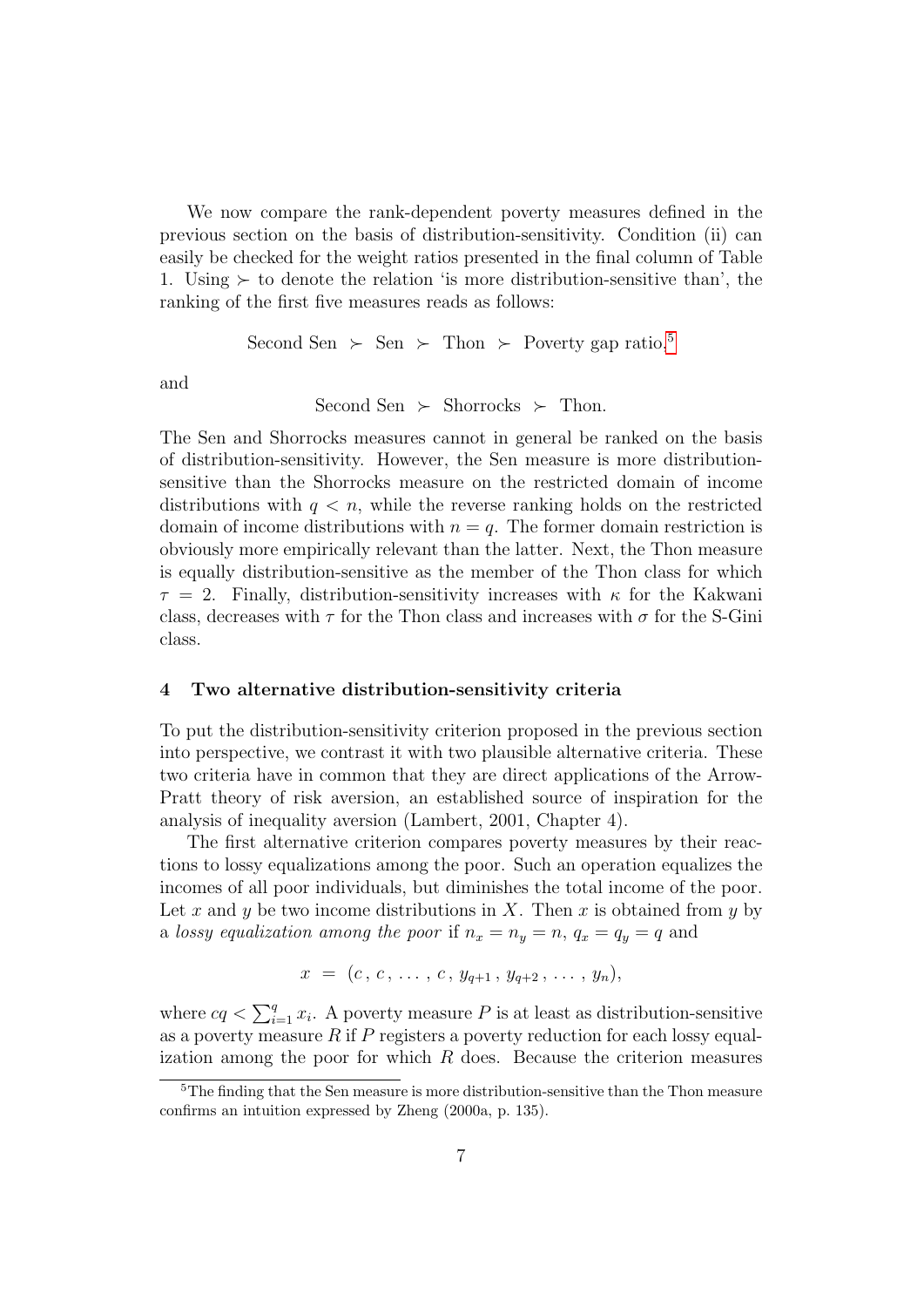the maximum income amount that can be sacrificed in exchange for complete equality, it is an immediate translation of the Arrow-Pratt criterion of risk aversion to the poverty context.[6](#page-9-0)

**Definition 2.** Let  $P$  and  $R$  be two poverty measures. Then  $P$  is at least as distribution-sensitive<sup>\*</sup> as R if  $R(x) < R(y)$  implies  $P(x) < P(y)$  for all x and  $y$  in X such that x is obtained from y by a lossy equalization among the poor.

The second alternative distribution-sensitivity criterion we consider was proposed by Zheng (2000a). Zheng focuses exclusively on the subgroupconsistent poverty measures. A poverty measure  $P$  is a subgroup-consistent poverty measure if, for each income distribution  $x$  in  $X$ ,

$$
P(x) = \frac{1}{n} \sum_{i=1}^{q} p_z(x_i),
$$

where  $p_z : \mathbb{R}_{++} \to \mathbb{R}$  is strictly decreasing on  $(0, z]$ , continuous and convex, with  $p_z(t) = 0$  for each  $t \geq z$ . In line with the Arrow-Pratt criterion of risk aversion, Zheng (2000a, Proposition 1) measures distribution-sensitivity by the 'degree of convexity' of the function  $p_z$ .

**Definition 3.** Let  $P_p$  and  $P_r$  be two subgroup-consistent poverty measures. Then  $P_p$  is at least as distribution-sensitive<sup>\*\*</sup> as  $P_r$  if there is a convex function  $\psi$  such that  $p_z(t) = \psi(r_z(t))$  for each t in  $(0, z]$ .

We first consider how the three criteria in Definitions 1, 2 and 3 compare subgroup-consistent poverty measures. The following proposition shows that the three criteria coincide for this class. Hence, the lossy transfer criterion in Definition 1 and the lossy equalization criterion in Definition 2 can be seen as two alternative generalizations of Zheng's criterion in Definition 3.

<span id="page-9-0"></span><sup>&</sup>lt;sup>6</sup>The criterion is similar to the formulation of the Arrow-Pratt criterion in Definition (v) of Mas-Colell, Whinston and Green (1995, p. 191). Incidentally, note that the criterion in Definition 2 can be rephrased in terms of the equally distributed equivalent income, the analogue of the certainty equivalent in the theory of choice under risk. For a poverty measure  $P$  and an income distribution  $x$  in  $X$ , the equally distributed equivalent income  $e_P(x)$  is defined by  $P(e_P(x), e_P(x), \ldots, e_P(x), x_{q+1}, x_{q+2}, \ldots, x_n) = P(x)$ . The next result follows easily from Bosmans (2007a, Theorem 1 (a)): for two poverty measures  $P$  and  $R$ such that  $e_P(x)$  and  $e_R(x)$  exist for each x in X, we have that P is at least as distribution sensitive<sup>\*</sup> as R if and only if  $e_P(x) \leq e_R(x)$  for each x in X.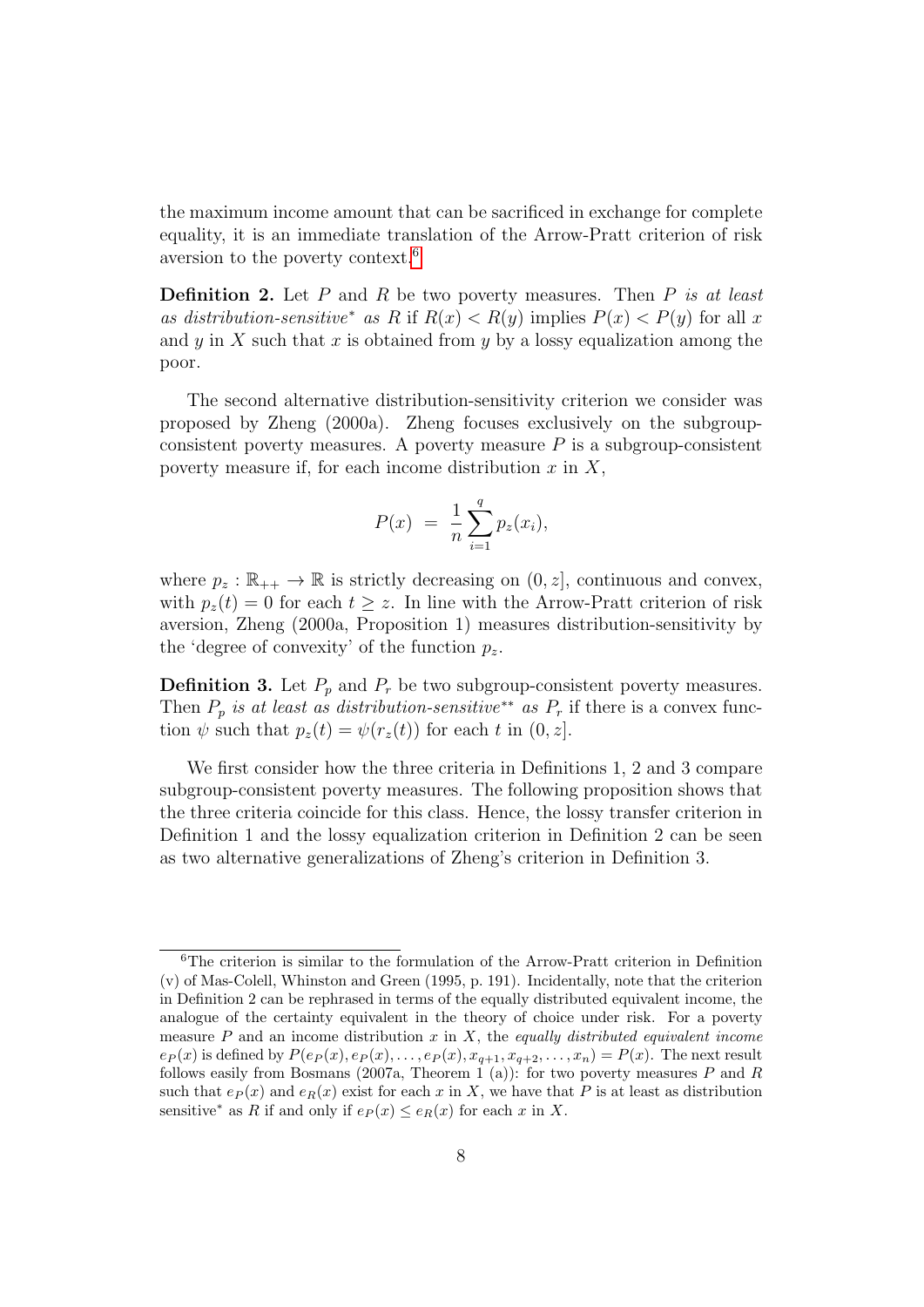**Proposition 2.** Let  $P_p$  and  $P_r$  be two subgroup-consistent poverty measures. Then the following three conditions are equivalent:

- (i')  $P_p$  is at least as distribution-sensitive as  $P_r$ ,
- (ii')  $P_p$  is at least as distribution-sensitive<sup>\*</sup> as  $P_r$ ,
- (iii')  $P_p$  is at least as distribution-sensitive<sup>\*\*</sup> as  $P_r$ .

Next we consider distribution-sensitivity comparisons of rank-dependent poverty measures. The following proposition restates the criterion in Definition 2 in terms of the weights of rank-dependent poverty measures. For a rank-dependent poverty measure  $P_w$ , we write  $\bar{w}_i(q, n)$  for the normalized weight  $w_i(q, n) / \sum_{i=1}^q w_i(q, n)$ .

**Proposition 3.** Let  $P_w$  and  $P_v$  be two rank-dependent poverty measures. Then the following two conditions are equivalent:

- (i<sup>n</sup>)  $P_w$  is at least as distribution-sensitive<sup>\*</sup> as  $P_v$ ,
- (ii") for all q and n such that  $1 \leq q \leq n$ , and for each  $k = 1, 2, \ldots, q$ ,

$$
\sum_{i=1}^k \bar{w}_i(q,n) \geq \sum_{i=1}^k \bar{v}_i(q,n).
$$

Condition (ii'') is equivalent to the condition that, for all q and n such that  $q \leq n$ , the normalized weight vector  $(\bar{w}_1(q,n), \bar{w}_2(q,n), \ldots, \bar{w}_q(q,n))$ is majorized by the normalized weight vector  $(\bar{v}_1(q, n), \bar{v}_2(q, n), \ldots, \bar{v}_q(q, n)).$ It follows from Marshall, Olkin and Arnold (2011, Proposition B.1, p. 186) that condition (ii) of Proposition 1 implies condition  $(ii'')$ .<sup>[7](#page-10-0)</sup> The reverse implication does not hold. Hence, for the rank-dependent poverty measures, the lossy equalization criterion is stronger than the lossy transfer criterion. That is, each pair of rank-dependent poverty measures ranked by the lossy transfer criterion is ranked equivalently by the lossy equalization criterion, and there exist pairs of rank-dependent poverty measures that are ranked by the latter but not by the former.

We conclude this section by arguing that the lossy transfer criterion better captures the concept of distribution-sensitivity than the lossy equalization criterion.

In its minimal form, distribution-sensitivity requires that a small transfer from a better off poor individual to a worse off poor individual decreases poverty. We contrast the egalitarian and prioritarian justifications for this requirement. The egalitarian justification would be that inequality among

<span id="page-10-0"></span><sup>7</sup>See also Marshall, Olkin and Proschan (1967).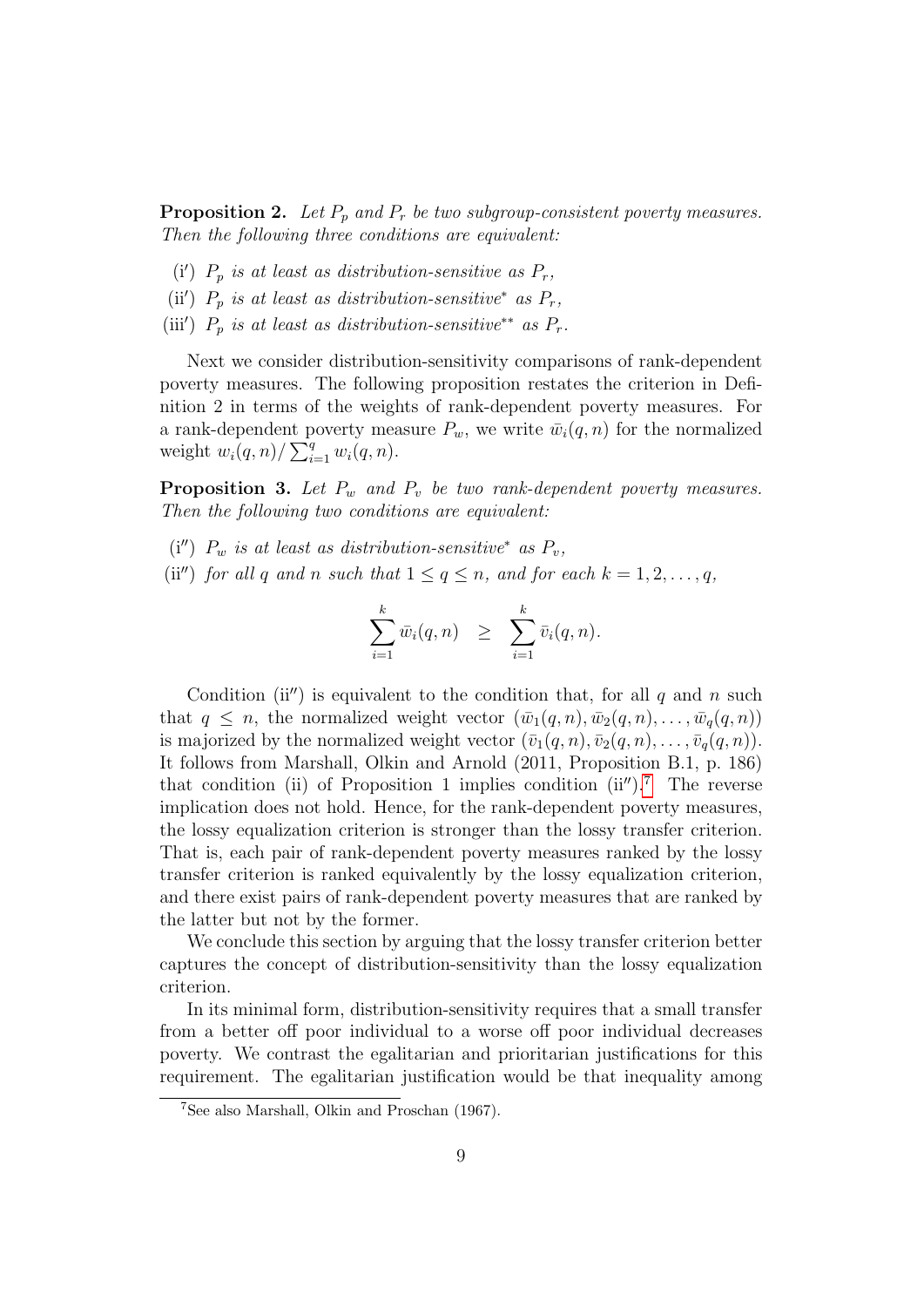the poor is in itself ethically undesirable and that the transfer decreases this inequality. The prioritarian justification does not rely on the intrinsic value of equality, but rather on the premise that additional units of income matter more the worse off an individual is (Parfit, 1995): because the transferred units go from a better to a worse off individual, the overall effect is a decrease of poverty. As argued extensively by Esposito and Lambert (2011), the poverty literature's interest in distribution-sensitivity seems to be driven more by a prioritarian attitude than by an egalitarian attitude.

The lossy transfer criterion in Definition 1 captures the prioritarian attitude well. By measuring the maximum allowed loss in transferring from a better off individual to a worse off individual, it directly measures the extent to which a poverty measure prioritizes the former over the latter.[8](#page-11-0) The lossy equalization criterion in Definition 2, on the other hand, is clearly egalitarian in spirit.<sup>[9](#page-11-1)</sup> Moreover, as we have seen, for some pairs of poverty measures  $P$ and R, the criterion concludes that P is more distribution-sensitive than  $R$ , even though  $R$  in some cases accepts a greater loss than  $P$  in transferring from the better to the worse off, that is, even though  $R$  in some cases gives more priority to the worse off than  $P$ . We conclude therefore that the lossy transfer criterion better expresses the prioritarian attitude that underlies the idea of distribution-sensitivity.

#### 5 Minimum distribution-sensitivity poverty rankings

In empirical applications, it is interesting to identify rankings of income dis-tributions agreed on by an appealing class of poverty measures.<sup>[10](#page-11-2)</sup> Such rankings do not depend on the possibly arbitrary properties of any given single poverty measure and therefore allow drawing robust conclusions. We con-

<span id="page-11-0"></span><sup>&</sup>lt;sup>8</sup>A restatement of Definition 1 may clarify this further. Let x be obtained from y by a lossy transfer from individual j to individual i. Consider now a third income distribution  $y' = (y_1, y_2, \ldots, y_i, \ldots, y_j - b, \ldots, y_q, y_{q+1}, y_{q+2}, \ldots, y_n)$ . Starting from  $y'$ , the choice between  $x$  and  $y$  involves deciding which of the following two operations reduces poverty more: giving a smaller amount  $a$  to the worse off individual  $i$  (leading to  $x$ ), or giving a greater amount b to the better off individual j (leading to  $y$ ). This clearly gauges the extent to which the worse off gets priority over the better off. Note that the intuition that leads Zheng (2000a, pp. 119-120) to the Arrow-Pratt criterion is also prioritarian in spirit. Zheng considers the relative difference between, on the one hand, the poverty reduction caused by giving an income increment d to the worse off poor individual and, on the other hand, the poverty reduction caused by giving the income increment  $d$  to the better off individual.

<span id="page-11-1"></span><sup>9</sup>The lossy transfer criterion does not fare so well in egalitarian terms because the effect of a lossy transfer on inequality is ambiguous. See Seidl (2001) and Lambert and Lanza (2006).

<span id="page-11-2"></span> $10$ See Zheng (2000b) for a survey of the literature on unanimity poverty rankings.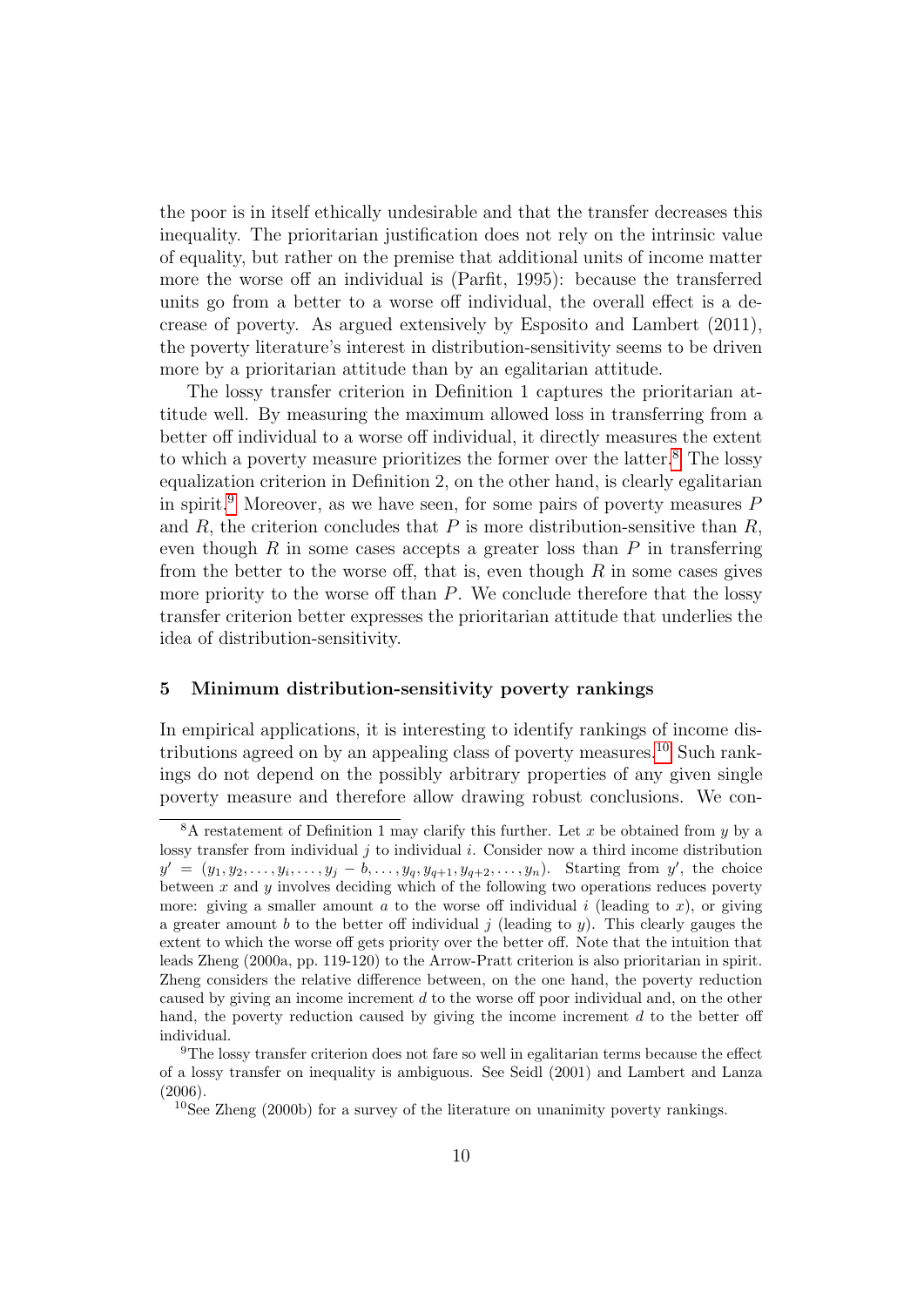sider unanimous rankings by a class of rank-dependent poverty measures exhibiting a predetermined minimum degree of distribution-sensitivity. For the reason discussed at the end of the previous section, we focus solely on the lossy transfer distribution-sensitivity criterion in Definition 1. Our discussion complements Zheng's (2000a) analysis of minimum distribution-sensitivity rankings by the subgroup-consistent poverty measures.

We impose the properties continuity (small changes in incomes result in small changes in poverty) and replication invariance (replications of the income distribution leave poverty unchanged).<sup>[11](#page-12-0)</sup> The set  $P$  collects all rankdependent poverty measures that satisfy continuity and replication invariance. A poverty measure P is in  $\mathcal P$  if and only if P is in the form of equation [\(1\)](#page-5-1) and

<span id="page-12-3"></span>
$$
w_i(q,n) = f\left(\frac{n+1-i}{n}\right) - f\left(\frac{n-i}{n}\right), \tag{2}
$$

where  $f : [0, 1] \to \mathbb{R}$  is strictly increasing, continuous and convex.<sup>[12](#page-12-1)</sup> Because the weights do not depend on the number of poor individuals  $q$ , we will simplify by writing  $w_i(n)$  instead of  $w_i(q, n)$ . Note that the class  $\mathcal P$  contains the S-Gini measures (for  $f : t \mapsto t^{\sigma}$  with  $\sigma \geq 1$ ) and hence also the poverty gap ratio ( $\sigma = 1$ ) and the Shorrocks measure ( $\sigma = 2$ ).

Let  $P_w$  in  $\mathcal P$  be a predetermined poverty measure, to be interpreted as a desired lower bound on distribution-sensitivity. We are interested in unanimous rankings of income distributions by all poverty measures in  $\mathcal P$  at least as distribution-sensitive as  $P_w$ . The following proposition provides a necessary and sufficient condition on two income distributions for such a unanimous ranking to hold. The two income distributions under comparison are assumed to have equal population sizes. Since any two income distributions can be replicated up to the same population size, this is without loss of generality.[13](#page-12-2)

<span id="page-12-0"></span><sup>&</sup>lt;sup>11</sup>The formal definitions of these properties are as follows. A poverty measure  $P$  satisfies continuity if  $P$  is continuous as a function of  $x$  on  $X$ . A poverty measure  $P$  satisfies replication invariance if, for all x and y in X such that  $n_x = kn_y$  and  $x = (y, y, \dots, y)$ with  $k > 1$ , we have  $P(x) = P(y)$ . Note that the subgroup-consistent poverty measures, as defined in the previous section, satify these two properties as well.

<span id="page-12-1"></span><sup>&</sup>lt;sup>12</sup>Continuity implies that the weights do not depend on the number of poor individuals. Given this fact and using replication invariance, equation [\(2\)](#page-12-3) follows from Ebert (1988, Theorem 8).

<span id="page-12-2"></span> $13$  For a result in the spirit of Proposition 4 in the welfare context, see Capéau and Ooghe (2007, Proposition 3). The key difference with the result provided here is that they do not use a class of welfare measures analogous with  $P$ , but rather the class of 'r-generalized Ginis', which do not satisfy replication invariance.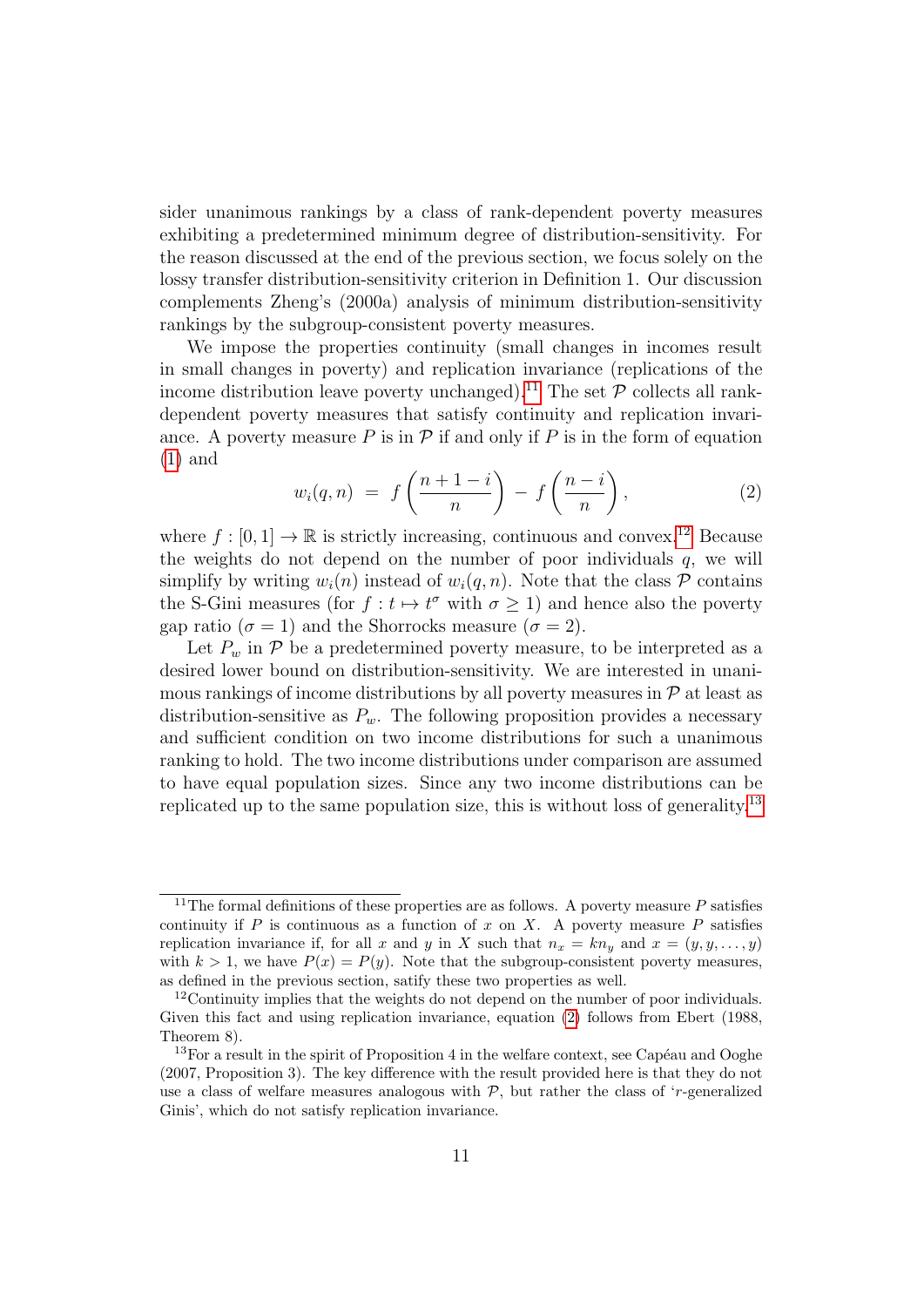**Proposition 4.** Let  $P_w$  be a poverty measure in  $P$ . Let x and y be two income distributions in X such that  $n_x = n_y = n$ . Then the following two conditions are equivalent:

- (a)  $P(x) \leq P(y)$  for each poverty measure P in P that is at least as distribution-sensitive as  $P_w$ ,
- (b) for each  $k = 1, 2, \ldots, n$ ,

$$
\sum_{i=1}^k w_i(n) (z - \hat{x}_i) \leq \sum_{i=1}^k w_i(n) (z - \hat{y}_i).
$$

Several remarks are in order. First, the unanimous ranking of two income distributions is preserved if the poverty line is substituted by a lower one. Clearly, if condition (b) is satisfied for some poverty line  $z$ , then it is also satisfied for all lower poverty lines. Hence, in empirical applications it suffices if the researcher is able to produce a reasonable upper bound for the poverty line. This is a convenient property in cases where the poverty line cannot be unambiguously determined (Atkinson, 1987).

Second, consider the following corollary of Proposition 4 obtained by choosing  $P_w$  equal to the poverty gap ratio, that is, by choosing the lowest possible lower bound on distribution-sensitivity.

**Corollary 1.** Let x and y be two income distributions in X such that  $n_x =$  $n_y = n$ . Then the following two conditions are equivalent:

(a')  $P(x) \leq P(y)$  for each poverty measure P in P,

(b') for each  $k = 1, 2, ..., n$ ,

$$
\sum_{i=1}^k z - \hat{x}_i \leq \sum_{i=1}^k z - \hat{y}_i.
$$

It was shown by Spencer and Fisher (1992), Jenkins and Lambert (1997, 1998) and Shorrocks  $(1998)$  that  $(b')$  is equivalent to the condition that  $P(x) \leq P(y)$  for each subgroup-consistent poverty measure P. Condition (b') is moreover equivalent to the condition that  $\hat{x}$  generalized Lorenz dominates  $\hat{y}$ , that is,  $\sum_{i=1}^{k} \hat{x}_i \ge \sum_{i=1}^{k} \hat{y}_i$  for each  $k = 1, 2, ..., n$ . Hence, condition (b) of Proposition 4 can be regarded as a generalization of this concept of censored generalized Lorenz dominance.[14](#page-13-0)

<span id="page-13-0"></span><sup>14</sup>Zheng's (2000a, Proposition 3) analysis of minimum distribution-sensitivity rankings by the subgroup-consistent poverty measures yields an alternative generalization of censored generalized Lorenz dominance.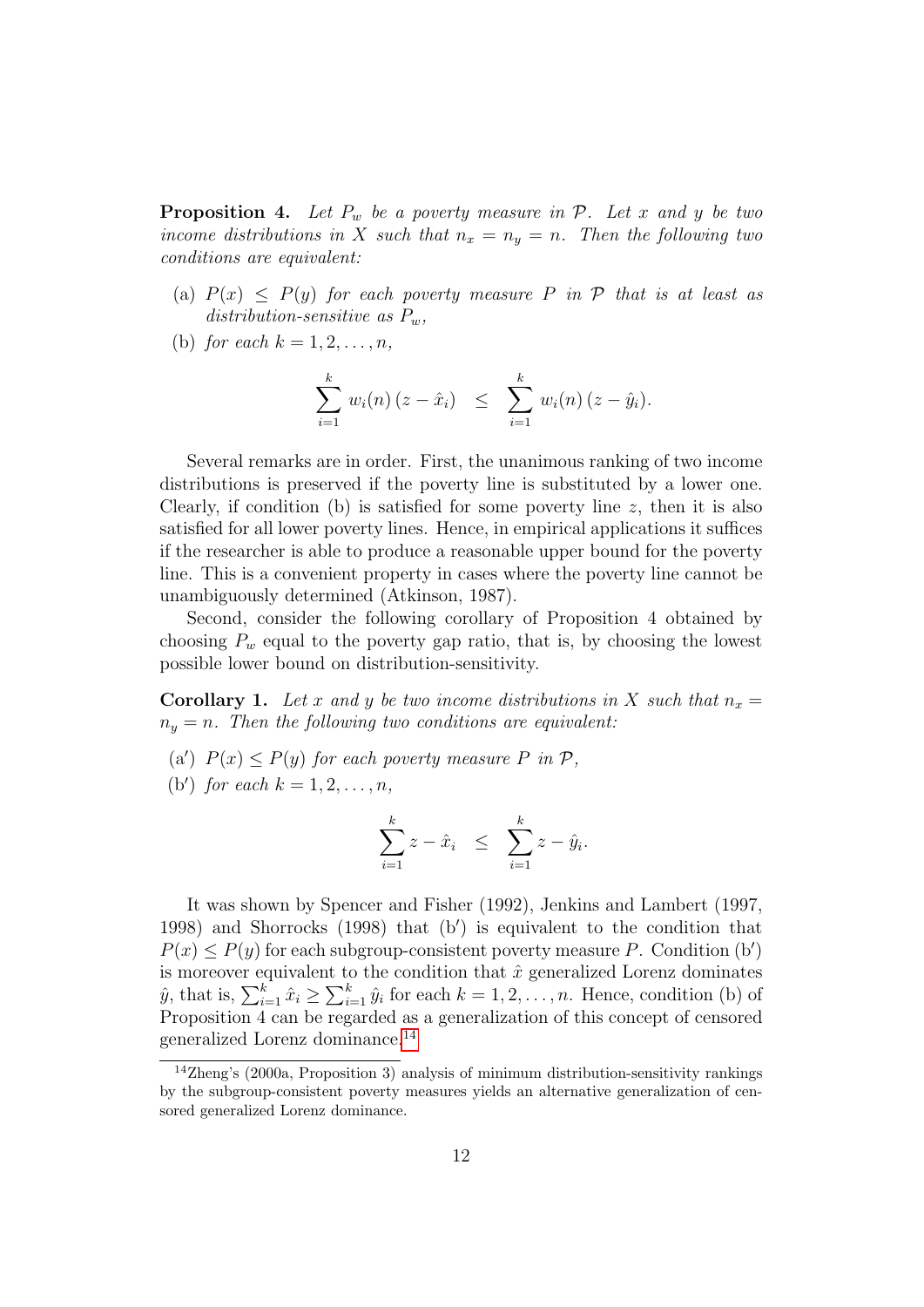Third, the question arises under what conditions on two income distributions x and y in X there exist a  $P_w$  in  $\mathcal P$  such that condition (a) of Proposition 4 is satisfied. The next proposition provides an answer. Define the leximin relation  $>_{\text{lex}}$  on X as follows: for all income distributions x and y in X, we have  $x >_{\text{lex}} y$  if and only if there is a  $k \leq n$  such that  $x_i = y_i$  for each  $i < k$ and  $x_k > y_k$ .

Proposition 5. Let x and y be two income distributions in X such that  $\hat{x} \neq \hat{y}$  and  $n_x = n_y = n$ . Then the following two conditions are equivalent:

- (a") there is a poverty measure  $P_w$  in  $P$  such that  $P(x) \leq P(y)$  for each poverty measure P in  $\mathcal P$  that is at least as distribution-sensitive as  $P_w$ ,
- (b'')  $\hat{x} >_{\text{lex}} \hat{y}$ .

For any two income distributions  $x$  and  $y$  in  $X$ , exactly one of the following three is true:  $\hat{x} = \hat{y}, \hat{x} >_{\text{lex}} \hat{y}$  or  $\hat{y} >_{\text{lex}} \hat{x}$ . This implies that there necessarily exists a lower bound on distribution-sensitivity such that  $x$  and y are unanimously ranked by all members of  $P$  respecting this lower bound. Clearly, if  $\hat{x} = \hat{y}$ , then all poverty measures in  $\mathcal P$  agree that x and y are equally poor. The cases  $\hat{x} >_{\text{lex}} \hat{y}$  and  $\hat{y} >_{\text{lex}} \hat{x}$  are covered by Proposition 5.<sup>[15](#page-14-0)</sup>

To conclude, we suggest an empirical approach in which the minimum distribution-sensitive poverty measure  $P_w$  is determined by the data, instead of by an a priori choice. The idea is to determine the largest class of poverty measures that unanimously supports a given poverty judgment. For concreteness, let  $P_w$  be a member of the class of S-Gini poverty measures. For a given pair of income distributions x and y in X, we then look for the least distribution-sensitive S-Gini measure  $P_w$ —that is, we look for the minimum value of  $\sigma$ —for which condition (b) in Proposition 4 is satisfied. The resulting value of  $\sigma$  can be interpreted as an indicator of the strength of the poverty judgment: the lower this minimum value of  $\sigma$ , the larger (in terms of set inclusion) the class of minimum distribution-sensitive poverty measures agreeing on the poverty judgment.

Table 2 provides an illustration with five censored income distributions.<sup>[16](#page-14-1)</sup> Consider, say, the comparison of  $x$  and  $s$ . The value of 3.8 indicates that we have  $P(s) \leq P(x)$  for each poverty measure P in P at least as distributionsensitive as the S-Gini measure with  $\sigma = 3.8$ . In addition, further lowering

<span id="page-14-0"></span><sup>&</sup>lt;sup>15</sup>Proposition 5 also shows that the leximin relation defined on censored income distributions can be interpreted as a maximum distribution-sensitive poverty criterion. For closely related results in the welfare context, see Hammond (1975), Lambert (2001, Theorem 4.4) and Bosmans (2007b).

<span id="page-14-1"></span><sup>&</sup>lt;sup>16</sup>Note that  $x >_{\text{lex}} y >_{\text{lex}} s >_{\text{lex}} t >_{\text{lex}} u$ . Hence, Proposition 5 implies that Table 2 is empty below the diagonal.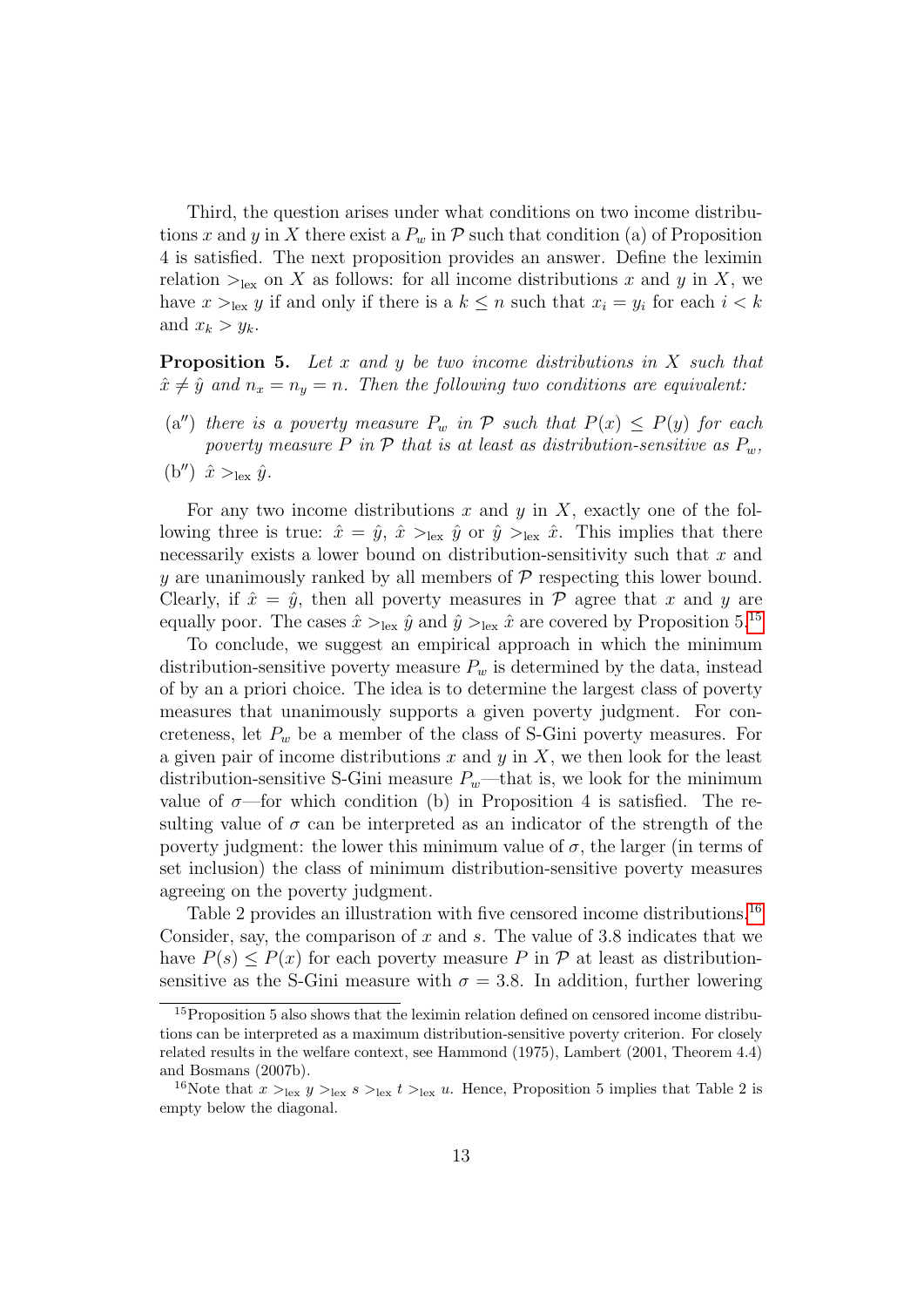|                             |     |     |     | U   |
|-----------------------------|-----|-----|-----|-----|
| $x = (135, 170, 250, z, z)$ | 1.3 | 38  | 30  | 4.3 |
| $y = (130, 130, 300, z, z)$ |     | 7 6 | 4.5 | 4.9 |
| $s = (120, 180, 300, z, z)$ |     |     |     | 3.8 |
| $t = (100, 200, 300, z, z)$ |     |     |     |     |
| $u = (100, 180, z, z, z)$   |     |     |     |     |

**Table 2.** Minimum value of  $\sigma$  such that the column income distribution is unanimously judged at least as poor as the row income distribution

 $\sigma$  results in loss of unanimity. Now consider the comparison of s and t. The value of 1.0 indicates that  $P(t) \leq P(s)$  for each poverty measure P in  $P$  or, equivalently, that t generalized Lorenz dominates s (see Corollary 1). For these five income distributions, this would be the only conclusion that can be drawn using censored generalized Lorenz dominance. This illustrates the added value of the suggested approach: in addition to detecting cases of censored generalized Lorenz dominance ( $\sigma = 1.0$ ), the approach allows to conclude, for example, that the poverty judgment for x and  $y (\sigma = 1.3)$ comes relatively closer in strength to a censored generalized Lorenz dominance judgment than the poverty judgment for t and  $u(\sigma = 6.0)$ .

#### References

- Atkinson AB, 1973. Non-mathematical summary. In: Atkinson AB (ed.) Wealth, Income and Inequality, pp. 64-71. Middlesex: Penguin.
- Atkinson AB, 1987. On the measurement of poverty. Econometrica 55, 244-263.
- Bosmans K, 2007a. Comparing degrees of inequality aversion. Social Choice and Welfare 29, 405-428.
- Bosmans K, 2007b. Extreme inequality aversion without separability. Economic Theory 32, 589-594.
- Cap´eau B, Ooghe E, 2007. On comparing heterogeneous populations: is there really a conflict between welfarism and a concern for greater equality in living standards? Mathematical Social Sciences 53, 128.
- Chakravarty SR, 1983. Ethically flexible measures of poverty. Canadian Journal of Economics 16, 74-85.
- Chakravarty SR, 1997. On Shorrock's reinvestigation of the Sen poverty index. Econometrica 65, 1241-1242.
- Chakravarty SR, 2009. Inequality, Polarization and Poverty. Heidelberg: Springer.
- Donaldson D, Weymark JA, 1980. A single-parameter generalization of the Gini indices of inequality. Journal of Economic Theory 22, 67-86.
- Ebert U, 1988. Measurement of inequality: an attempt at unification and generalization. Social Choice and Welfare 5, 147-169.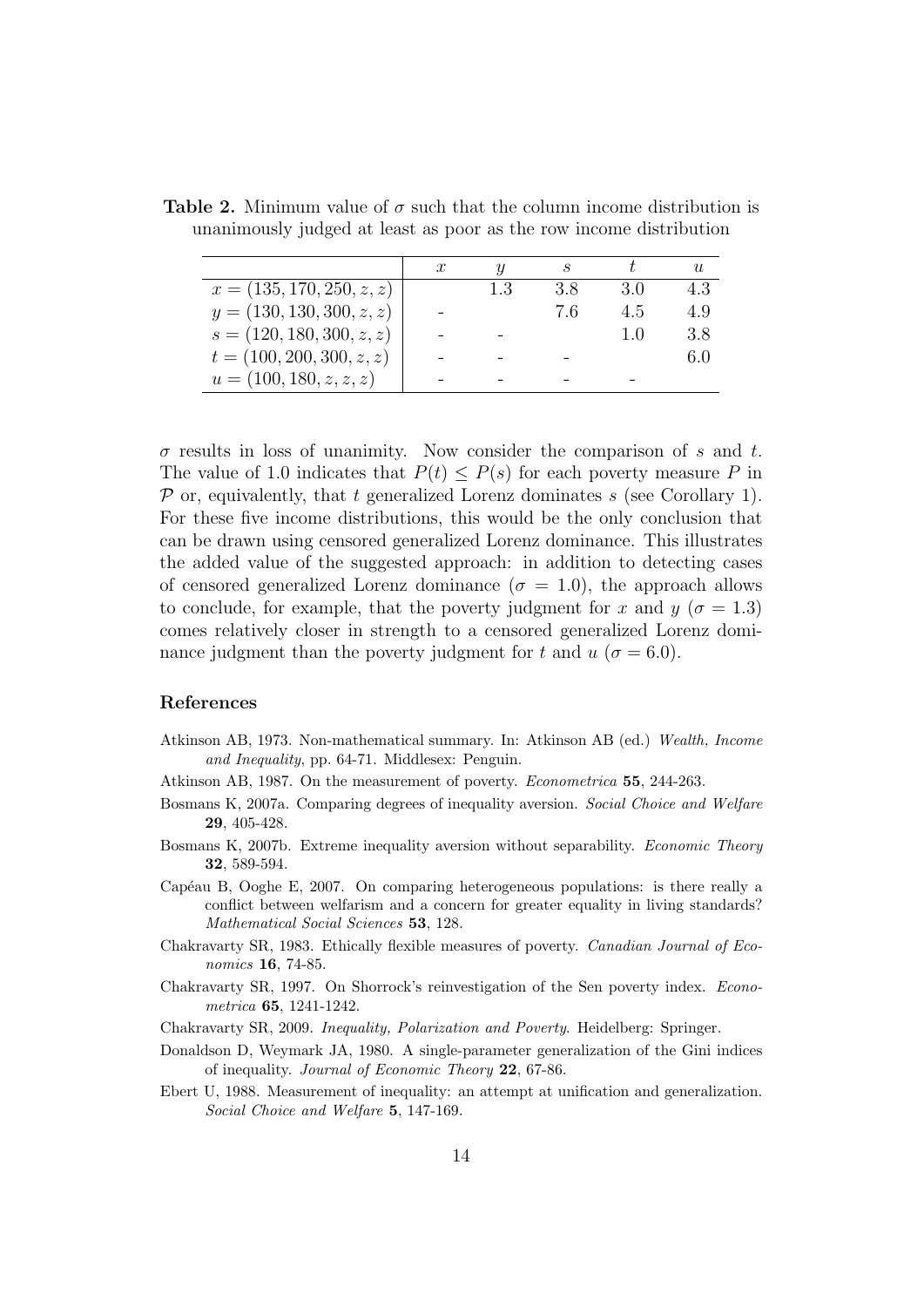- Esposito L, Lambert PJ, 2011. Poverty measurement: prioritarianism, sufficiency and the 'I's of poverty. Economics and Philosophy 27, 109-121.
- Hammond PJ, 1975. A note on extreme inequality aversion. Journal of Economic Theory 11, 465-467.
- Jenkins SP, Lambert PJ, 1997. Three 'I's of poverty curves, with an analysis of UK poverty trends. Oxford Economic Papers 49, 317-327.
- Jenkins SP, Lambert PJ, 1998. Ranking poverty gap distributions: further TIPs for poverty analysis. In: Slottje DJ (ed.) Research on Economic Inequality, vol. 8, 31-38. Greenwich: JAI Press.
- Kakwani N, 1980. On a class of poverty measures. Econometrica 48, 437-446.
- Lambert PJ, 2001. The Distribution and Redistribution of Income, third edition. Manchester: Manchester University Press.
- Lambert PJ, Lanza G, 2006. The effect on inequality of changing one or two incomes. Journal of Economic Inequality 4, 253-277.
- Marshall AW, Olkin I, Arnold BC, 2011. Inequalities: Theory of Majorization and Its Applications, second edition. Heidelberg: Springer.
- Marshall AW, Olkin I, Proschan F, 1967. Monotonicity of ratios of means and other applications of majorization. In: Shisha O (ed.) Inequalities, pp. 177-190. New York: Academic Press.
- Mas-Colell A, Whinston MD, Green JR, 1995. Microeconomic Theory. Oxford: Oxford University Press.
- Meyer J, 1977. Second degree stochastic dominance with respect to a function. International Economic Review 18, 477-487.
- Moyes P, 1994. Inequality reducing and inequality preserving transformations of incomes: symmetric and individualistic transformations. Journal of Economic Theory 63, 271-298.
- Okun AM, 1975. Equality and Efficiency: The Big Tradeoff. Washington, DC: Brookings Institution Press.
- Parfit D, 1995. Equality or Priority? Lindley Lecture, Kansas University.
- Seidl C, 1988. Poverty measurement: a survey. In: Böss D, Rose M, Seidl C (eds.) Welfare and Efficiency in Public Economics, 71-147. Heidelberg: Springer.
- Seidl C, 2001. Inequality measurement and the leaky-bucket paradox. Economics Bulletin 4, 1-7.
- Sen AK, 1976. Poverty: an ordinal approach to measurement. *Econometrica* 44, 219-231.
- Shorrocks AF, 1995. Revisiting the Sen poverty index. Econometrica 63, 1225-1230.
- Shorrocks AF, 1998. Deprivation profiles and deprivation indices. In: Jenkins SP, Kapteyn A, van Praag BMS (eds.) The Distribution of Welfare and Household Production: International Perspectives, 250-267. London: Cambridge University Press.
- Spencer B, Fisher S, 1992. On comparing distributions of poverty gaps. Sankhyā: The Indian Journal of Statistics Series B 54, 114-126.
- Thon D, 1979. On measuring poverty. Review of Income and Wealth 25, 429-440.
- Thon D, 1983. A poverty measure. Indian Economic Journal 30, 55-70.
- Watts HW, 1968. An economic definition of poverty. In: Moynihan DP (ed.) On Understanding Poverty, pp. 316-329. New York: Basic Books.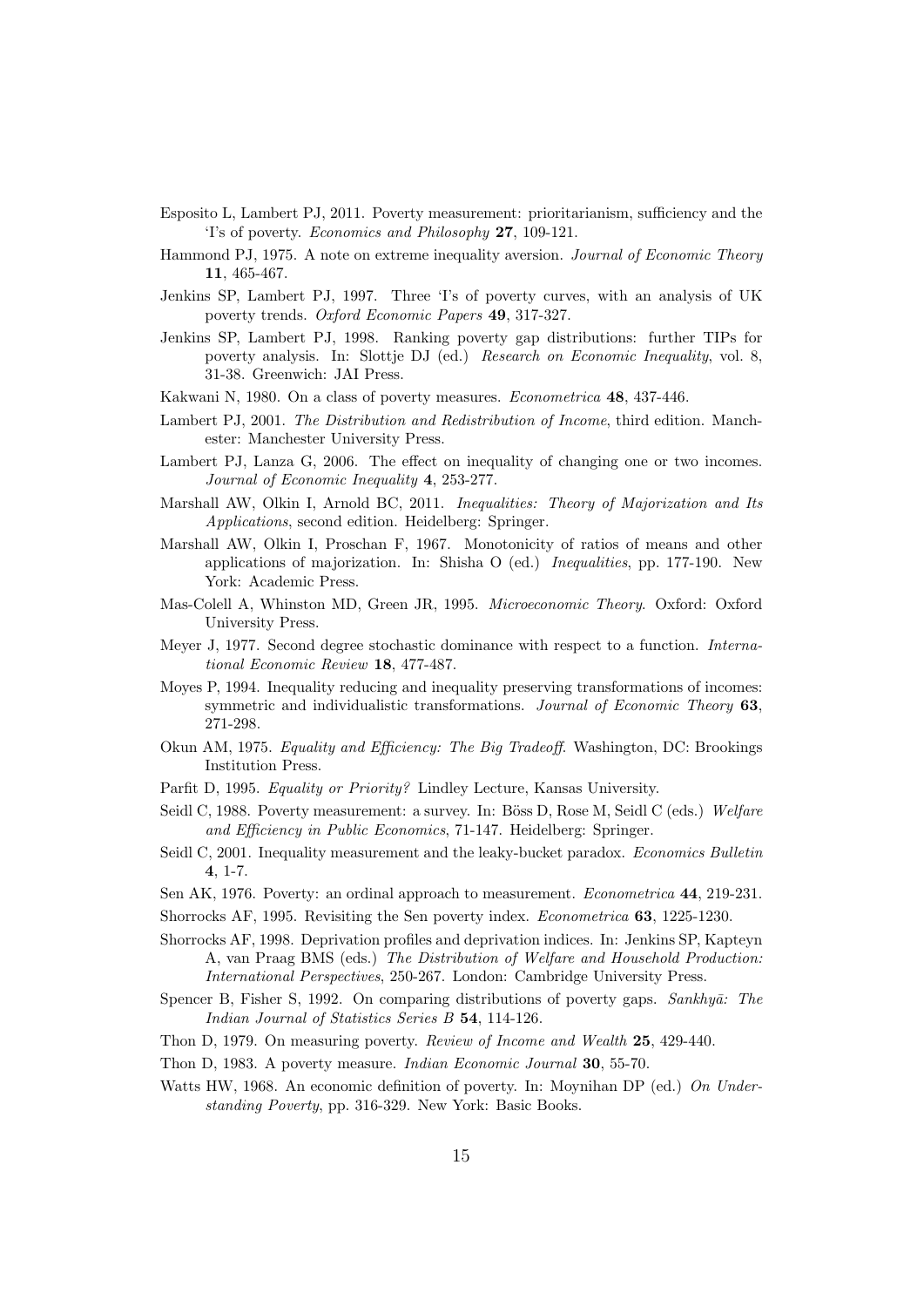- Zheng B, 1997. Aggregate poverty measures. Journal of Economic Surveys 11, 123-162.
- Zheng B, 2000a. Minimum distribution-sensitivity, poverty aversion, and poverty orderings. Journal of Economic Theory 95, 116-137.

Zheng B, 2000b. Poverty orderings. Journal of Economic Surveys 14, 427-466.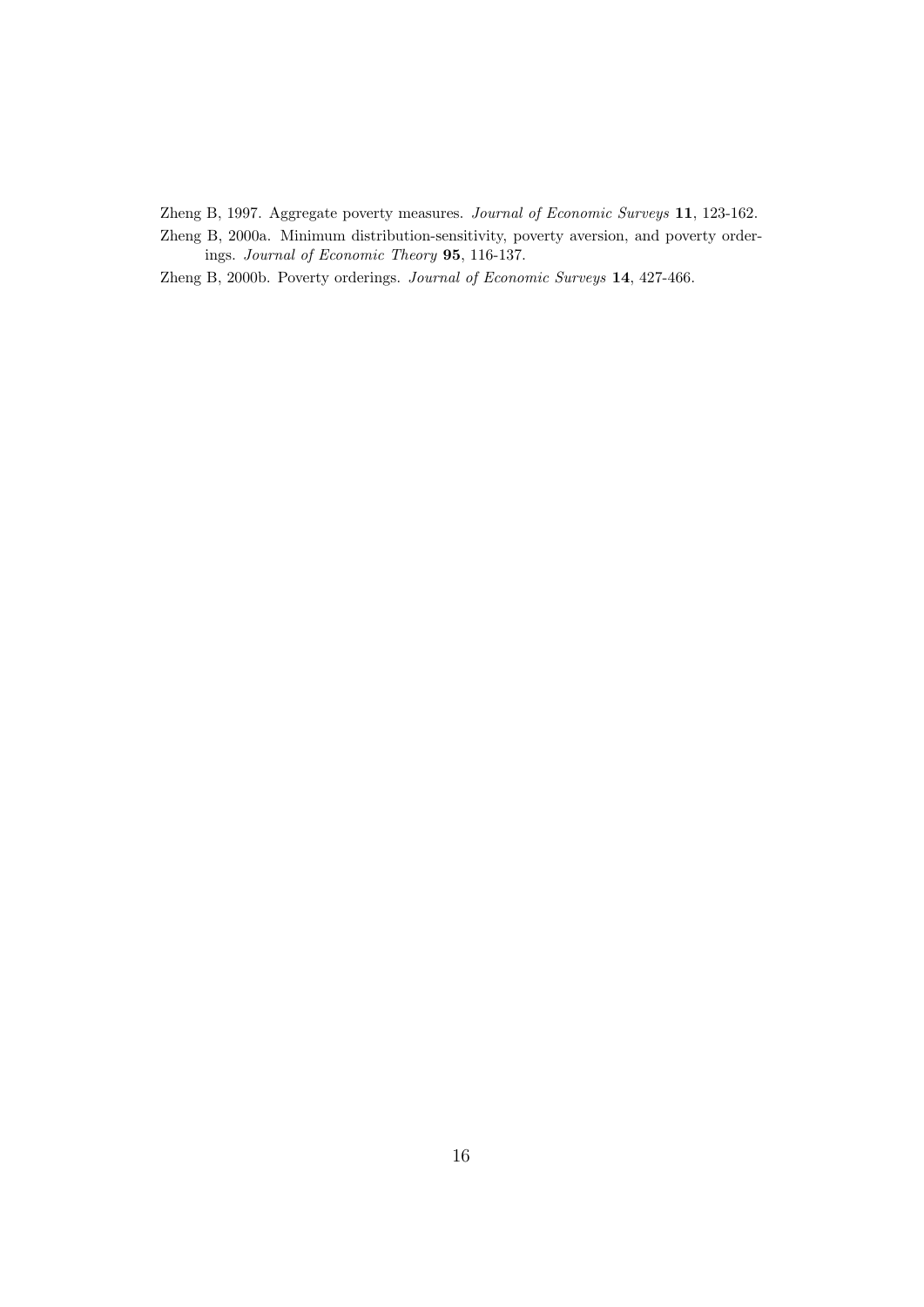#### Appendix. Proofs

**Proof of Proposition 1.** (i)  $\Rightarrow$  (ii). Let  $P_w$  and  $P_v$  be two rank-dependent poverty measures. Assume that (i) holds. Seeking a contradiction, assume that (ii) does not hold. Let i, j, q and n be such that  $1 \le i \le j \le q \le n$  and  $w_i(q, n)/w_j(q, n) < v_i(q, n)/v_j(q, n)$ . Let y be an income distributions in X such that  $q_y = q$ ,  $n_y = n$  and  $y_i < y_{i+1} \le y_{j-1} < y_j < z$ . Let

 $x = (y_1, y_2, \ldots, y_i + a, \ldots, y_j - b, \ldots, y_a, y_{a+1}, y_{a+2}, \ldots, y_n),$ 

where  $0 < a < b$ ,  $y_i < y_i + a \le y_{i+1} \le y_{j-1} \le y_j - b < y_j$  and  $b/a =$  $v_i(q, n)/v_j(q, n)$ . Note that x is obtained from y by a lossy transfer among the poor. Since  $v_i(q, n)a - v_i(q, n)b = 0$ , we have  $P_v(x) = P_v(y)$ . And since  $w_i(q, n)a - w_j(q, n)b < 0$ , we have  $P_w(x) > P_w(y)$ . This contradicts (i).

(ii)  $\Rightarrow$  (i). Let  $P_w$  and  $P_v$  be two rank-dependent poverty measures. Assume that (ii) holds. Let  $x$  and  $y$  be two income distributions in  $X$  such that x is obtained from y by a lossy transfer among the poor, i.e.,

 $x = (y_1, y_2, \ldots, y_i + a, \ldots, y_j - b, \ldots, y_q, y_{q+1}, y_{q+2}, \ldots, y_n),$ 

where  $0 < a < b$  and  $y_i < y_i + a \le y_j - b < y_j$ . Assume the transfer changes the position of i to  $i + k$  and the position of j to  $j - \ell$ , i.e.,  $y_i + a = x_{i+k}$  and  $y_j - b = x_{j-\ell}$ . We decompose the amount a into k terms, one term for each position change. That is,  $a = a_0 + a_1 + \cdots + a_k$  with  $a_t = y_{i+t} - y_{i+t-1}$  for each  $t = 0, 1, \ldots, k - 1$  and  $a_k = x_{i+k} - y_{i+k-1}$ . We decompose the amount b into  $\ell$  terms, one term for each position change. That is,  $b = b_0 + b_1 + \cdots + b_\ell$ with  $b_t = y_{j-t+1} - y_{j-t}$  for each  $t = 0, 1, ..., \ell - 1$  and  $b_{\ell} = y_{j-\ell+1} - x_{j-\ell}$ . We have  $P_v(x) - P_v(y) < 0$  if and only if

$$
v_i(q,n)a_0 + v_{i+1}(q,n)a_1 + \cdots + v_{i+k}(q,n)a_k
$$
  
- 
$$
(v_{j-\ell}(q,n)b_{\ell} + v_{i+1}(q,n)b_{\ell-1} + \cdots + v_j(q,n)b_0) > 0.
$$

Since (ii) holds, we have

$$
(w_i(q,n), w_{i+1}(q,n), \ldots, w_j(q,n))
$$
  
=  $(\beta_i v_i(q,n), \beta_{i+1} v_{i+1}(q,n), \ldots, \beta_j v_j(q,n)),$ 

where  $\beta_i \geq \beta_{i+1} \geq \cdots \geq \beta_j \geq 0$ . Moreover,  $a_t \geq 0$  for each  $t = 0, 1, \ldots, k$ and  $b_t \geq 0$  for each  $t = 0, 1, \ldots, \ell$ . Therefore,  $P_v(x) - P_v(y) < 0$  implies  $P_w(x) - P_w(y) < 0.$  $\Box$ 

**Proof of Proposition 2.** (i')  $\Rightarrow$  (iii'). Let  $P_p$  and  $P_r$  be two subgroup- $\alpha$  consistent poverty measures. Assume that  $(i')$  holds. Seeking a contradiction,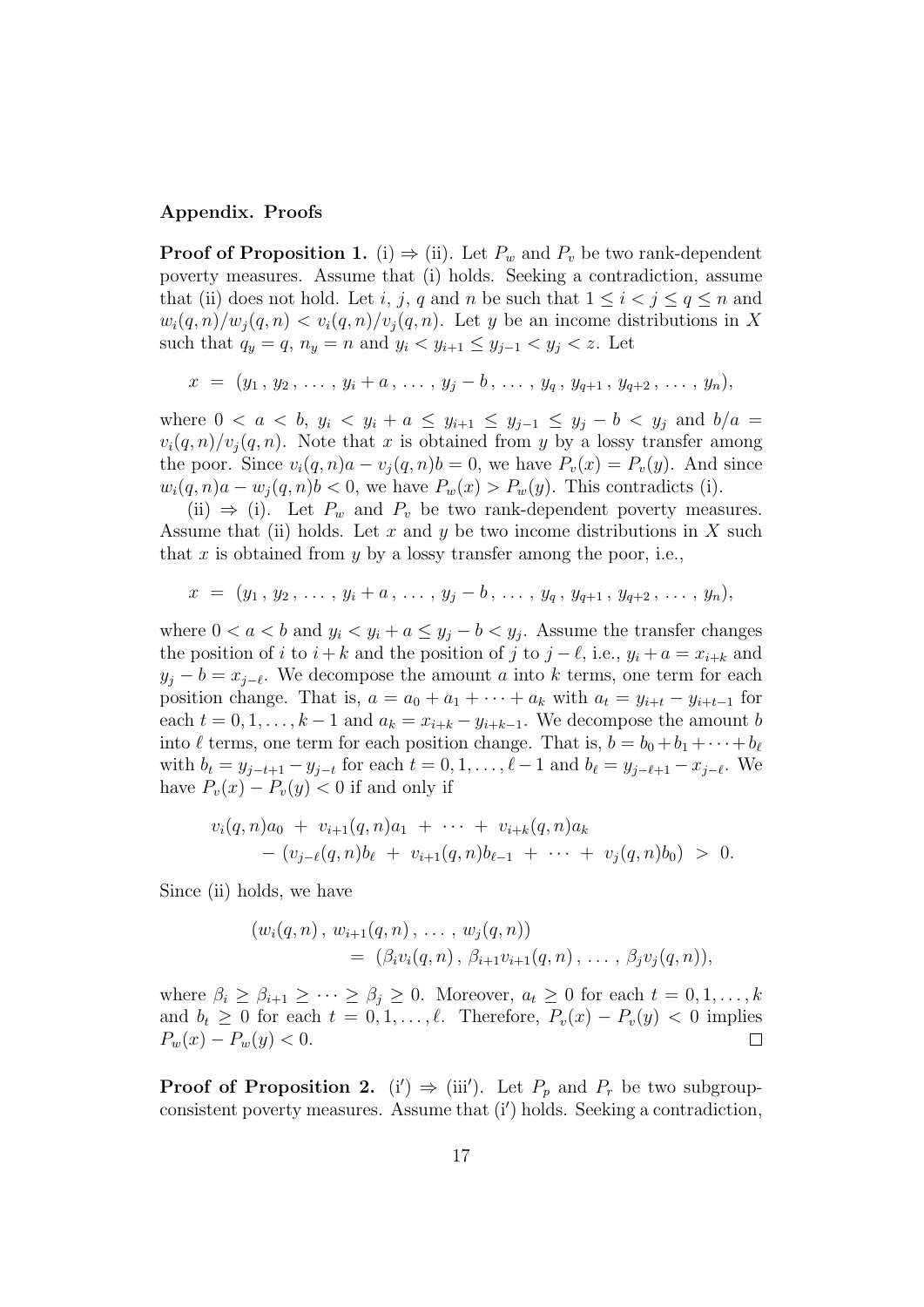assume that (iii') does not hold. Because  $p_z$  and  $r_z$  are continuous and strictly decreasing, there is a continuous and strictly increasing function  $\psi$  such that  $p_z(t) = \psi(r_z(t))$  for each t in  $(0, z]$ . Since (iii') does not hold, there is an interval  $[r_z(t), r_z(s)]$ , with  $s < t < z$ , on which  $\psi$  is strictly concave. Note that this implies that  $r_z$  is strictly convex on [s, t]. Let a and b be such that  $0 < a < b, s < s + a \leq t - b < t$  and

<span id="page-19-0"></span>
$$
r_z(s) - r_z(s+a) = r_z(t-b) - r(t).
$$
 (3)

Such a and b exist because  $r_z$  is strictly convex on [s, t]. Since  $\psi$  is strictly concave on  $[r_z(t), r_z(s)]$  and  $r_z(s) > r_z(s+a) \ge r_z(t-b) > r_z(t)$ , we have

<span id="page-19-1"></span>
$$
p_z(s) - p_z(s+a) < p_z(t-b) - p_z(t). \tag{4}
$$

Let x and y be two income distributions in X such that

$$
y = (y_1, y_2, \ldots, t, \ldots, s, \ldots, y_q, y_{q+1}, y_{q+2}, \ldots, y_n)
$$

and

$$
x = (y_1, y_2, \ldots, t + a, \ldots, s - b, \ldots, y_q, y_{q+1}, y_{q+2}, \ldots, y_n).
$$

Then x is obtained from y by a lossy transfer among the poor. Using equa-tions [\(3\)](#page-19-0) and [\(4\)](#page-19-1), we obtain  $P_p(x) > P_p(y)$  and  $P_r(x) = P_r(y)$ . This contradicts  $(i')$ .

(iii')  $\Rightarrow$  (i'). Let  $P_p$  and  $P_r$  be two subgroup-consistent poverty measures. Let x and y be two income distributions in X such that x is obtained from y by a lossy transfer among the poor, i.e.,

$$
x = (y_1, y_2, \ldots, y_i + a, \ldots, y_j - b, \ldots, y_q, y_{q+1}, y_{q+2}, \ldots, y_n),
$$

where  $0 < a < b$  and  $y_i < y_i + a \le y_j - b < y_j$ . Let  $P_r(x) < P_r(y)$ . This implies

$$
r_z(y_i) - r_z(y_i + a) > r_z(y_j - b) - r_z(y_i).
$$

If (iii') holds, then there is a strictly increasing and convex function  $\psi$  such that  $p_z(t) = \psi(r_z(t))$  for each t in  $(0, z]$ . Since  $r_z(y_i) > r_z(y_i + a) \ge r_z(y_i - a)$  $b > r(y_i)$ , we have

$$
\psi(r_z(y_i)) - \psi(r_z(y_i + a)) > \psi(r_z(y_j - b)) - \psi(r_z(y_j)).
$$

Hence,  $P_p(x) < P_p(y)$ .

 $(ii') \Leftrightarrow (iii')$ . This follows easily from Mas-Colell, Whinston and Green (1995, Proposition 6.C.2, p. 191).  $\Box$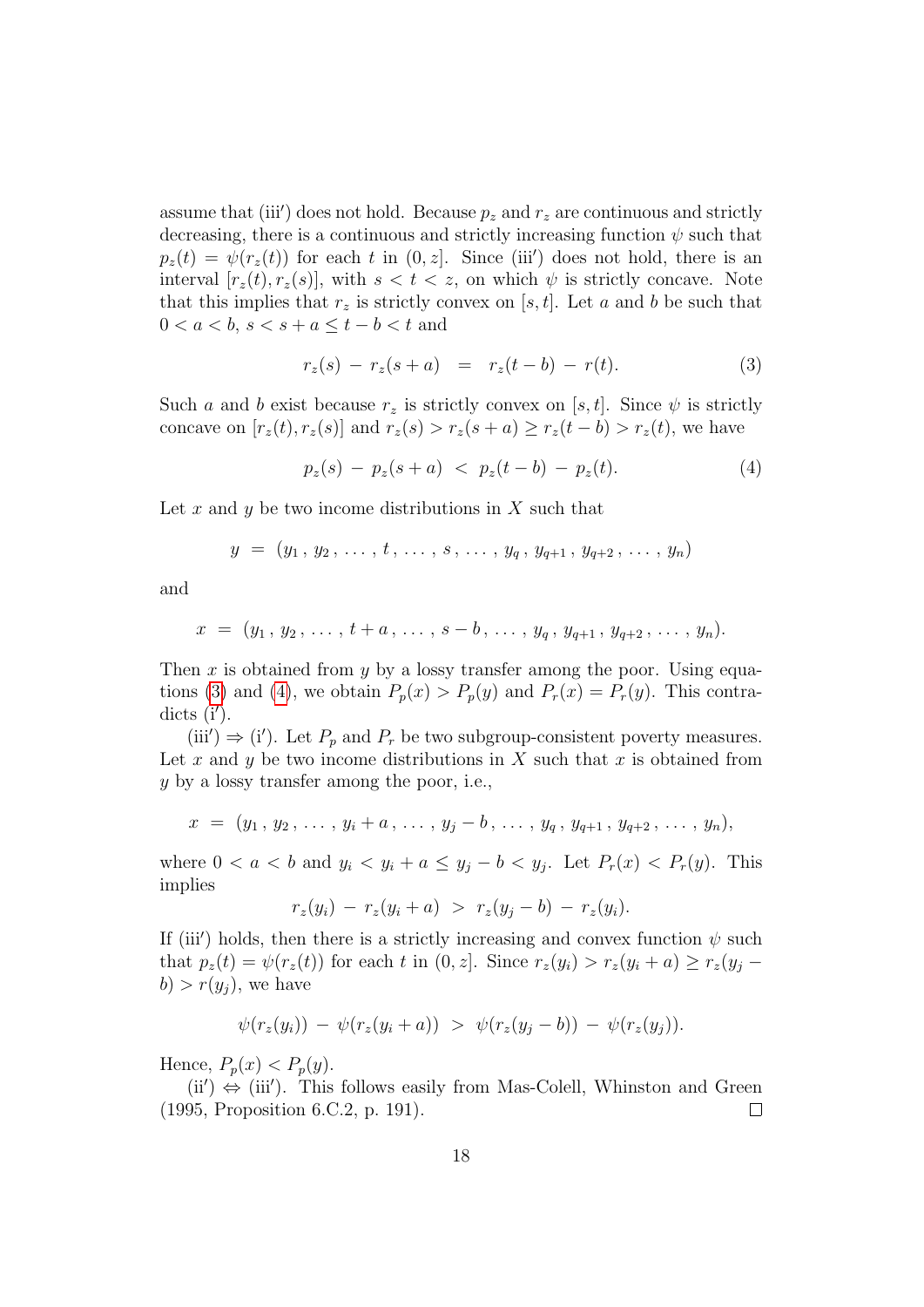**Proof of Proposition 3.** For a rank-dependent poverty measure  $P_w$  and an x in X, the equally distributed equivalent income is  $e_w(x) = \sum_{i=1}^q \bar{w}_i(q, n)x_i$ . Note that, for all x and y in X such that  $n_x = n_y$  and  $q_x = q_y$ , we have  $P_w(x) \le P_w(y)$  if and only if  $e_w(x) \ge e_w(y)$ .

 $(i'') \Rightarrow (ii'')$ . Let  $P_w$  and  $P_v$  be two rank-dependent poverty measures. Assume that  $(i'')$  holds. Seeking a contradiction, assume that  $(ii'')$  does not hold. Let k, q and n be such that  $1 \leq k < q \leq n$  and

<span id="page-20-0"></span>
$$
\sum_{i=1}^{k} \bar{w}_i(q, n) < \sum_{i=1}^{k} \bar{v}_i(q, n). \tag{5}
$$

Let x be an income distribution in X such that  $n_x = n$  and  $q_x = q$ . Moreover, let  $x_i = \alpha$  for each  $i = 1, 2, \ldots, k$  and  $x_i = \beta$  for each  $i = k + 1, k + 2, \ldots, q$ , with  $\alpha < \beta$ . Let y be an income distribution in X such that

$$
y = (c, c, \ldots, c, x_q, x_{q+1}, \ldots, x_n),
$$

where

$$
c = \alpha \sum_{i=1}^{k} \bar{w}_i(q,n) + \beta \sum_{i=k+1}^{q} \bar{w}_i(q,n) - \gamma
$$

with  $\gamma > 0$ . Then y is obtained from x by a lossy equalization among the poor. We have  $e_w(x) = c + \gamma$  and  $e_w(y) = c$ . Hence,  $P_w(x) < P_w(y)$ . Using equation [\(5\)](#page-20-0), we obtain  $e_v(x) < c + \gamma$ . We also have  $e_v(y) = c$ . Hence, for a sufficiently small  $\gamma > 0$ , we have  $e_v(x) < e_v(y)$ . Then  $P_v(x) > P_v(y)$ . This contradicts  $(i'')$ .

 $(ii'') \Rightarrow (i'')$ . Let  $P_w$  and  $P_v$  be two rank-dependent poverty measures. Assume that (ii'') holds. Then we have  $e_w(x) \geq e_v(x)$  for each x in X. Let x and y be two income distributions in X such that x is obtained from  $y$ by a lossy equalization among the poor. Then we have  $e_w(x) = e_v(x)$  and  $e_w(y) \leq e_v(y)$ . Hence,  $P_v(x) < P_v(y)$  implies  $P_w(x) < P_w(y)$ .  $\Box$ 

**Proof of Proposition 4.** (a)  $\Rightarrow$  (b). Let  $P_w$  be a poverty measure in  $\mathcal{P}$ . Let x and y be two income distributions in X such that  $n_x = n_y = n$ . Assume that (a) holds. Seeking a contradiction, assume that (b) does not hold. Let k be such that

<span id="page-20-1"></span>
$$
\sum_{i=1}^{k} w_i(n) (z - \hat{x}_i) > \sum_{i=1}^{k} w_i(n) (z - \hat{y}_i).
$$
 (6)

Since  $P_w$  is in  $P$ , we have  $w_i(m) = f((m + 1 - i)/m) - f((m - i)/m)$ , where f is strictly increasing, continuous and convex. Define  $P_v$  as  $v_i(m) =$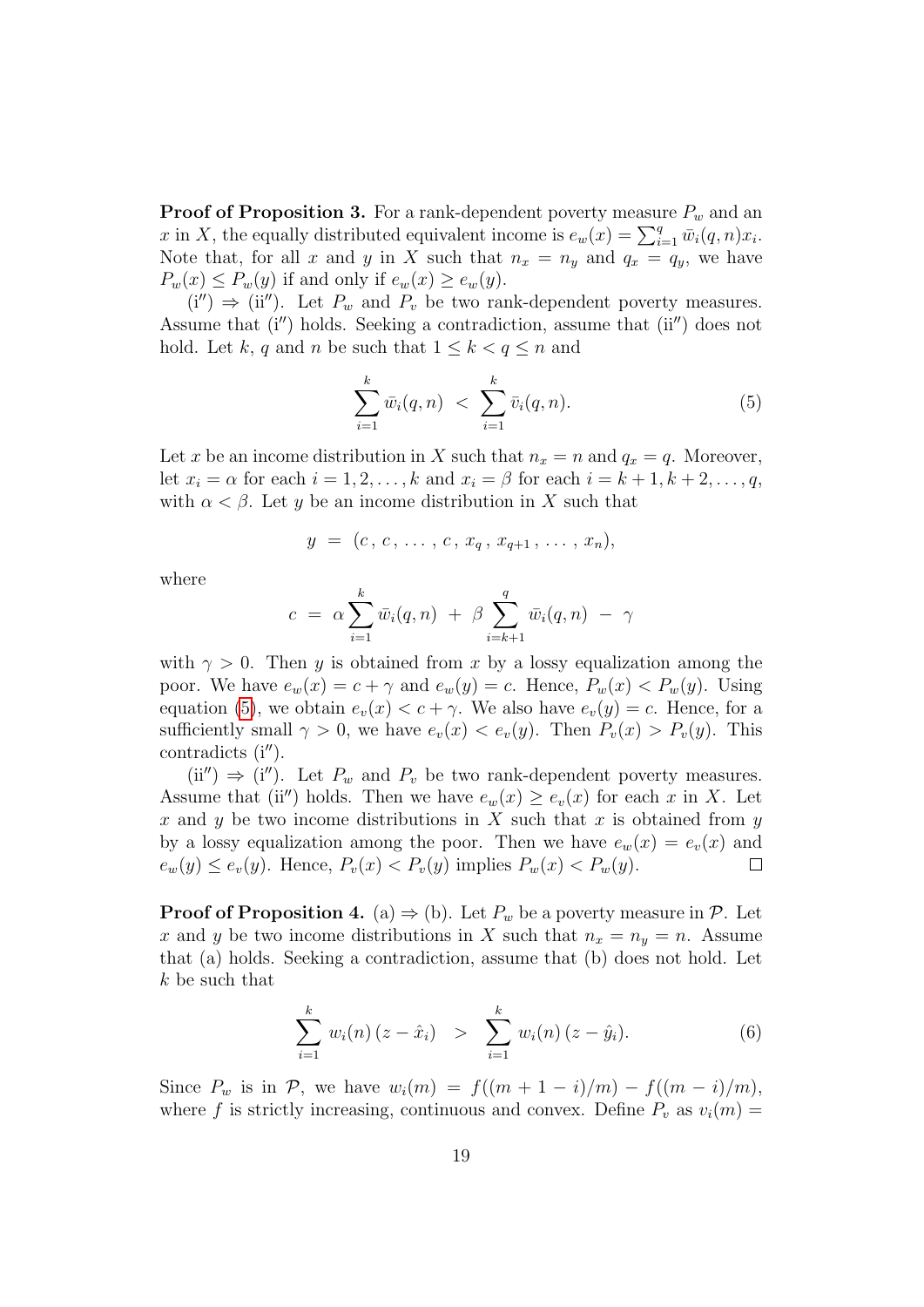$g((m+1-i)/m) - g((m-i)/m)$  with

<span id="page-21-0"></span>
$$
g(t) = \begin{cases} \alpha f(t) & \text{for each } t \leq \frac{n-k}{n}, \\ f(t) - \beta & \text{for each } t \geq \frac{n-k}{n}, \end{cases}
$$

where  $0 < \alpha < 1$  and  $\beta = (1 - \alpha)f((n - k)/n)$ . The function g is strictly increasing, continuous and convex. Hence,  $P_v$  is in  $\mathcal{P}$ .

We will now show that  $P_v$  is more distribution-sensitive than  $P_w$ , i.e., for all i, j and m such that  $1 \leq i < j \leq m$ ,

$$
\frac{v_i(m)}{v_j(m)} \ge \frac{w_i(m)}{w_j(m)}.\tag{7}
$$

Note that

$$
\frac{m-j}{m} < \frac{m+1-j}{m} \le \frac{m-i}{m} < \frac{m+1-i}{m},
$$

which means that there are five possible cases for the position of  $(n - k)/n$ .

 $-$  Case 1,  $\frac{n-k}{n}$  ≤  $\frac{m-j}{m}$  $\frac{n-j}{m}$ : Then  $v_i(m) = w_i(m)$  and  $v_j(m) = w_j(m)$ . Hence, equation [\(7\)](#page-21-0) holds with equality.

- Case 2, 
$$
\frac{m-j}{m} < \frac{n-k}{n} \le \frac{m+1-j}{m}
$$
: Then  $v_i(m) = w_i(m)$ . In addition,  

$$
v_j(m) = f\left(\frac{m+1-j}{m}\right) - \beta - \alpha f\left(\frac{m-j}{m}\right) < w_j(m)
$$

because  $\beta > (1 - \alpha) f((m - j)/m)$ . Hence, equation [\(7\)](#page-21-0) holds strictly.

- $-$  Case 3,  $\frac{m+1-j}{m}$  <  $\frac{n-k}{n}$  ≤  $\frac{m-i}{m}$  $\frac{i-i}{m}$ : Then  $v_i(m) = w_i(m)$  and  $v_j(m) =$  $\alpha w_j(m) < w_j(m)$ . Hence, equation [\(7\)](#page-21-0) holds strictly.
- $-$  Case 4,  $\frac{m-i}{m}$  <  $\frac{n-k}{n}$  <  $\frac{m+1-i}{m}$  $\frac{y+1-i}{m}$ : Then  $v_j(m) = \alpha w_j(m) < w_j(m)$ . In addition,

$$
v_i(m) = f\left(\frac{m+1-i}{m}\right) - \beta - \alpha f\left(\frac{m-i}{m}\right) > w_i(m)
$$

because  $\beta < (1 - \alpha) f((m + 1 - i)/m)$ . Hence, equation [\(7\)](#page-21-0) holds strictly.

 $-$  Case 5,  $\frac{m+1-i}{m}$  ≤  $\frac{n-k}{n}$  $\frac{-k}{n}$ : Then  $v_i(m) = \alpha w_i(m)$  and  $v_j(m) = \alpha w_j(m)$ . Hence, equation  $(7)$  holds with equality.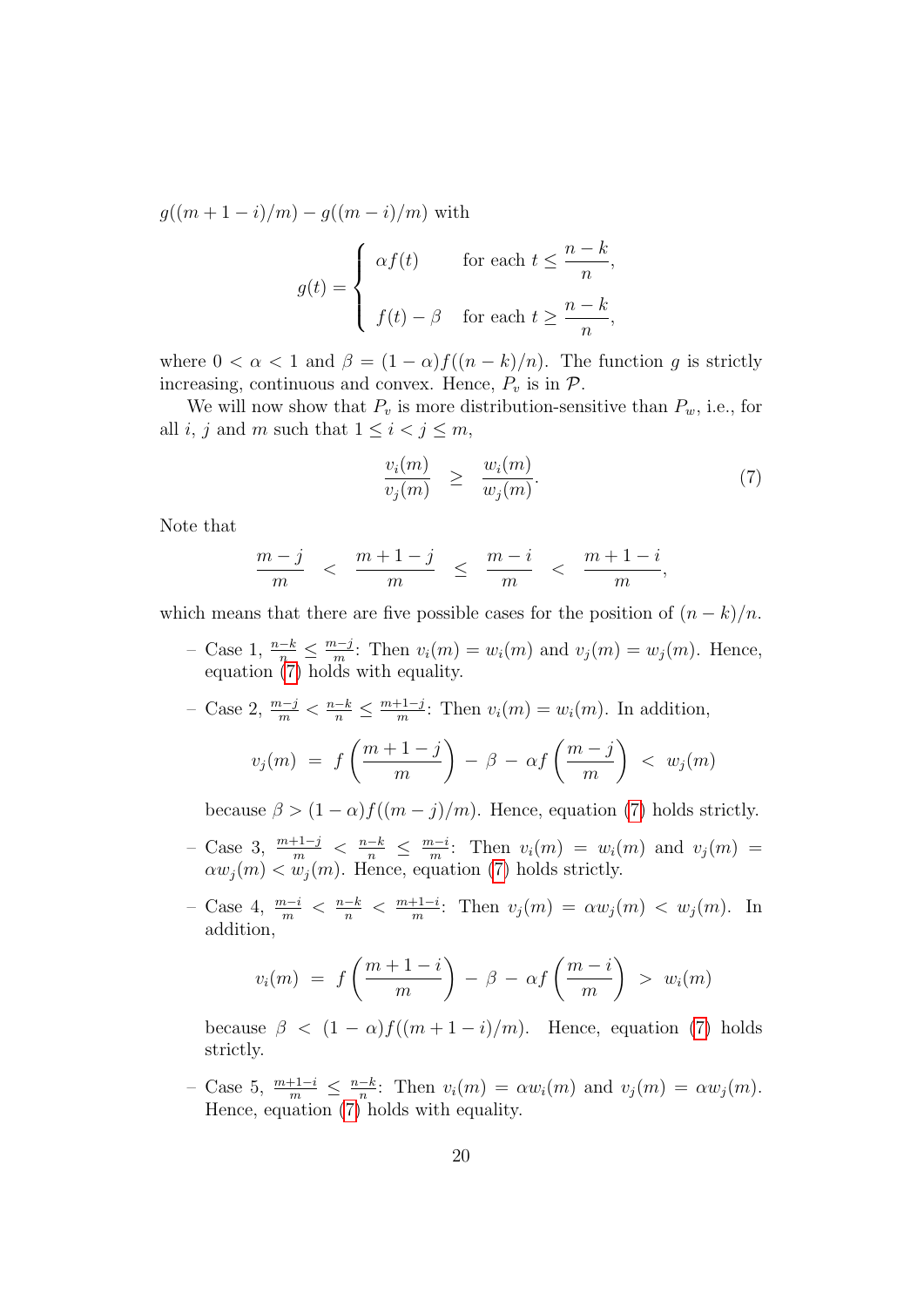We have established that  $P_v$  is in  $\mathcal P$  and that  $P_v$  is more distributionsensitive than  $P_w$ . Hence, (a) implies  $P_v(x) \leq P_v(y)$ , i.e.,

$$
\sum_{i=1}^{k} w_i(n) (z - \hat{x}_i) + \alpha \sum_{i=k+1}^{n} w_i(n) (z - \hat{x}_i)
$$
  

$$
\leq \sum_{i=1}^{k} w_i(n) (z - \hat{y}_i) + \alpha \sum_{i=k+1}^{n} w_i(n) (z - \hat{y}_i),
$$

which, for sufficiently small  $\alpha > 0$ , contradicts [\(6\)](#page-20-1).

(b)  $\Rightarrow$  (a). Let  $P_w$  be a poverty measure in  $P$ . Let x and y be two income distributions in X such that  $n_x = n_y = n$ . Assume that (b) holds. We have  $\sum_{i=1}^k w_i(n)\hat{x}_i \geq \sum_{i=1}^k w_i(n)\hat{y}_i$  for each  $k = 1, 2, \ldots, n$ . This is equivalent to the condition that the vector  $w_x = (w_1(n)\hat{x}_1, w_2(n)\hat{x}_2, \dots, w_n(n)\hat{x}_n)$  is weakly supermajorized by the vector  $w_y = (w_1(n)\hat{y}_1, w_2(n)\hat{y}_2, \ldots, w_n(n)\hat{y}_n)$ (Marshall, Olkin and Arnold, 2011, Definition A.2, p. 12). Let  $P_v$  be an arbitrary poverty measure in  $P$  that is at least as distribution-sensitive as  $P_w$ . Then  $P_v(x) = \sum_{i=1}^q \alpha_i w_i(n) (z - x_i)/z$  with  $\alpha_1 \ge \alpha_2 \ge \cdots \ge \alpha_n > 0$ . Note that  $\varphi : \mathbb{R}^n_{++} \to \mathbb{R} : t \mapsto \sum_{i=1}^n \alpha_i t_i$  is an increasing and Schur-concave function. Because  $w_x$  is weakly supermajorized by  $w_y$ , we have  $\varphi(w_x) \geq$  $\varphi(w_y)$  (Marshall, Olkin and Arnold, 2011, Theorem A.8, p. 87). It follows that  $P_v(x) \leq P_v(y)$ .  $\Box$ 

**Proof of Proposition 5.** (a'')  $\Rightarrow$  (b''). Let x and y be two income distributions in X such that  $\hat{x} \neq \hat{y}$  and  $n_x = n_y = n$ . Assume that  $(a'')$ holds. Seeking a contradiction, assume that (b'') does not hold, i.e.,  $\hat{y} >_{\text{lex}} \hat{x}$ . Let  $k \leq n$  be such that  $\hat{x}_i = \hat{y}_i$  for each  $i \leq k$  and  $\hat{y}_k > \hat{x}_k$ . We have  $\sum_{i=1}^{k} w_i(n)(z - \hat{x}_i) > \sum_{i=1}^{k} w_i(n)(z - \hat{y}_i)$  for each poverty measure  $P_w$  in  $\mathcal{P}$ . Applying Proposition 4, we obtain a contradiction.

 $(b'') \Rightarrow (a'')$ . Let x and y be two income distributions in X such that  $\hat{x} \neq \hat{y}$  and  $n_x = n_y = n$ . Assume that (b'') holds. Let  $k \leq n$  be such that  $\hat{x}_i = \hat{y}_i$  for each  $i < k$  and  $\hat{x}_k > \hat{y}_k$ . Let  $P_w$  be a rank-dependent poverty measure with a weight function in the form of equation [\(2\)](#page-12-3) and

$$
f(t) = \begin{cases} \alpha t & \text{for each } t \leq \frac{n-k}{n}, \\ t - \frac{(1-\alpha)(n-k)}{n} & \text{for each } t \geq \frac{n-k}{n}, \end{cases}
$$